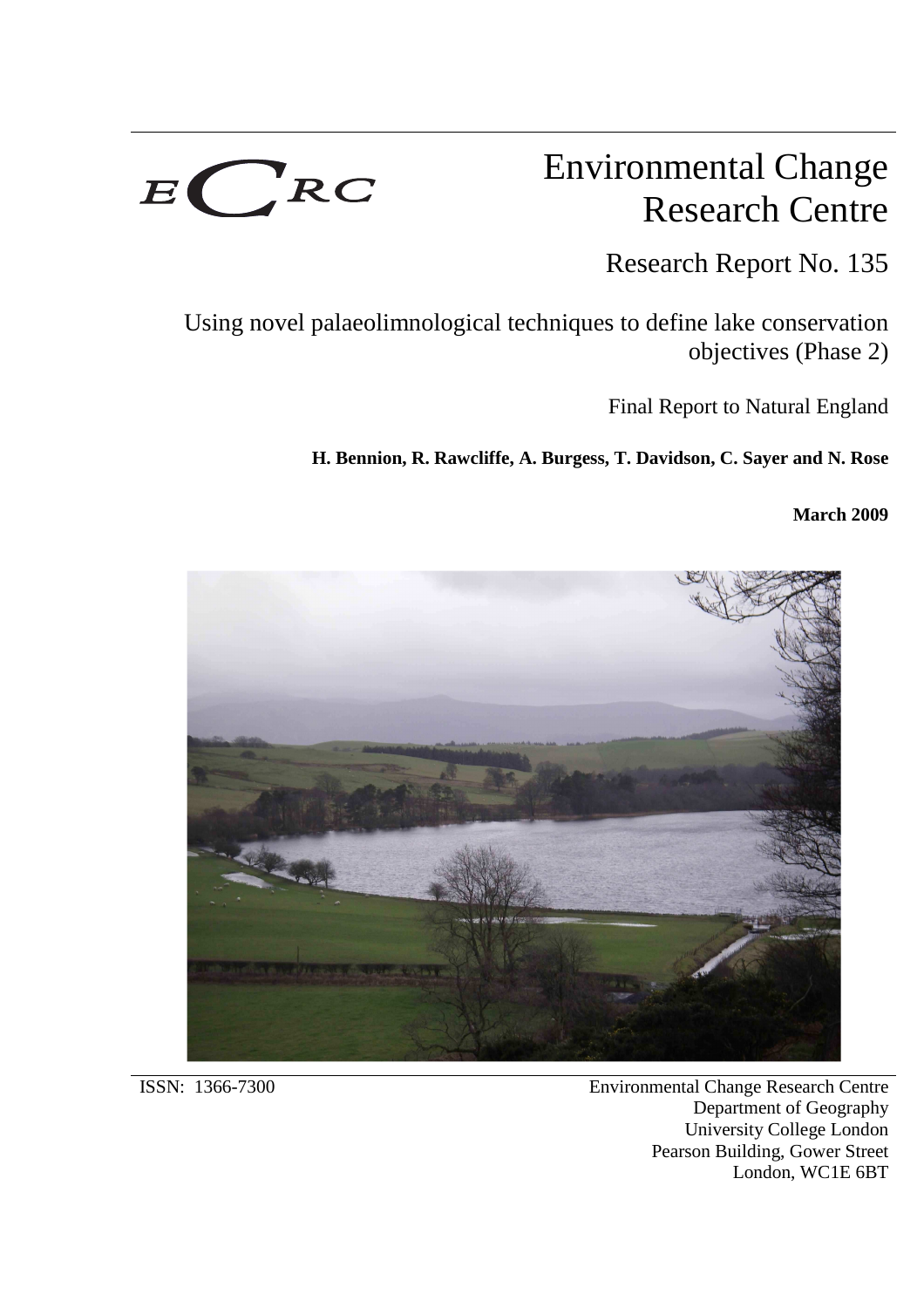#### **Executive summary**

This is the final report to Natural England on Contract No: SAE03/02/054 'Using novel palaeolimnological techniques to define lake conservation objectives: Phase 2'. The primary objective of this project is to use existing and recently developed palaeoecological techniques to define reference conditions and assess the condition of selected SSSIs in England, and thereby to assist in the setting of conservation objectives and management goals. The project is divided into four main tasks. Task 1 involved the collection, processing and dating of cores from the study sites and was reported in Phase 1 (Bennion et al., 2008a). Here, in Phase 2, we describe the results of Tasks 2 and 3 which involve macrofossil analyses of cores from five sites: Aqualate Mere, Over Water, Hornsea Mere, Cunswick Tarn and Sunbiggin Tarn. For the latter two marl lakes, a new method for identifying the charophyte oospores was applied. For Over Water, diatom analysis was also conducted and a diatomphosphorus transfer function was applied to assess changes in water quality.

A single sediment core, approximately 1 m in length, was collected from each site during the period 14-21 January 2008 using a wide-diameter piston corer. Dating of the cores was carried out using spheroidal carbonaceous particle (SCP) analyses in Phase 1. Cores from Cunswick Tarn, Over Water, Sunbiggin Tarn and Hornsea Mere all exhibited typical features of SCP profiles for UK lakes and therefore a chronology could be derived for these four sites. However, additional samples were analysed from Sunbiggin Tarn and Hornsea Mere in an attempt to provide more robust dates and the results are reported here. At Aqualate Mere, the SCP record was somewhat irregular and appeared to be truncated but nonetheless several dates could be derived.

At Aqualate Mere, the data suggest that the present day plant community has few taxa in common with those observed in the reference assemblages, having experienced a reduction in Charophytes, with fine-leaved pondweeds, particularly Zannichellia palustris, becoming the dominant component of the aquatic vegetation. The aquatic plant community of Hornsea Mere has undergone a gradual but marked shift from Charophyte to fine-leaved pondweed dominance over the last century, probably associated with enrichment of the lake. Over Water has experienced a loss of isoetids and replacement by elodeids over the period represented by the core. This is most likely associated with gradual eutrophication but alterations in water level and the introduction of Elodea nuttallii may also be contributing factors. The aquatic plant community of Cunswick Tarn has shifted from a Charophyte dominated flora typical of a mesotrophic, calcareous (marl) lake, to one dominated by Nymphaeaceae and elodeids, most probably caused by eutrophication. The changes in the macrofossil record of Sunbiggin Tarn are rather difficult to interpret owing to the high variability in abundance of remains captured in the relatively small number of samples analysed. Nevertheless, the shifts indicate a possible decline in species richness, particularly in the Charophyte community, and dominance of Zannichellia palustris since the 1980s.

The study has successfully determined the reference communities and the degree of ecological change for the five sites. However, given that only five samples were analysed, the addition of five further samples for macrofossil analysis is recommended to assess changes in the aquatic plant community more fully and to provide a sounder interpretation of the palaeoecological record.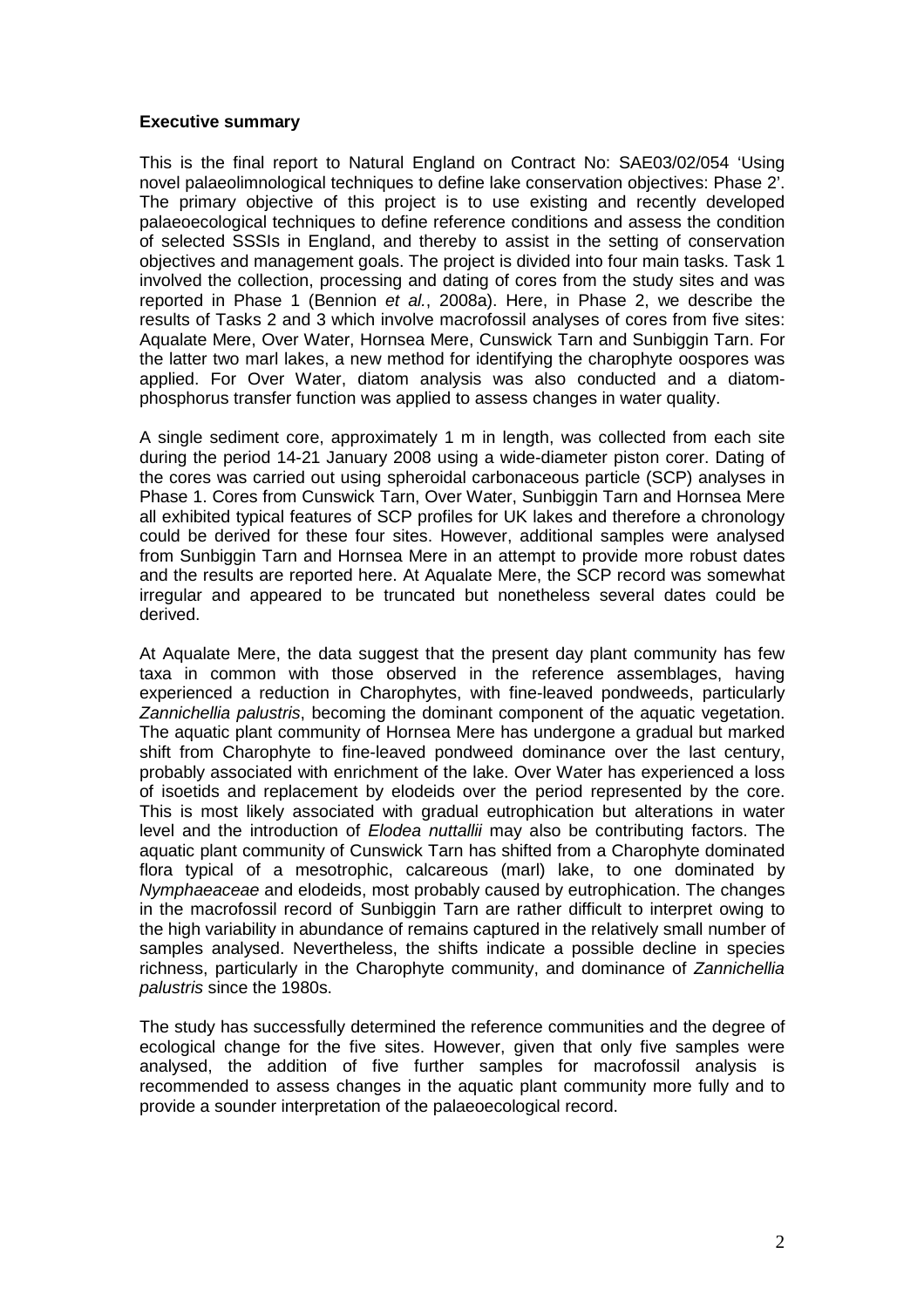## **List of contributors**

# **Helen Bennion, Ruth Rawcliffe, Amy Burgess, Tom Davidson, Carl Sayer and Neil Rose**

ENSIS Ltd. / Environmental Change Research Centre University College London Pearson Building Gower Street London WC1E 6BT

#### **Acknowledgments**

The authors would like to thank the site managers and owners, and colleagues at Natural England, for permission to carry out the study and assistance with the fieldwork. Thanks also to Kevin Roe for technical support.

Cover photograph: Over Water, Cumbria (January 2008).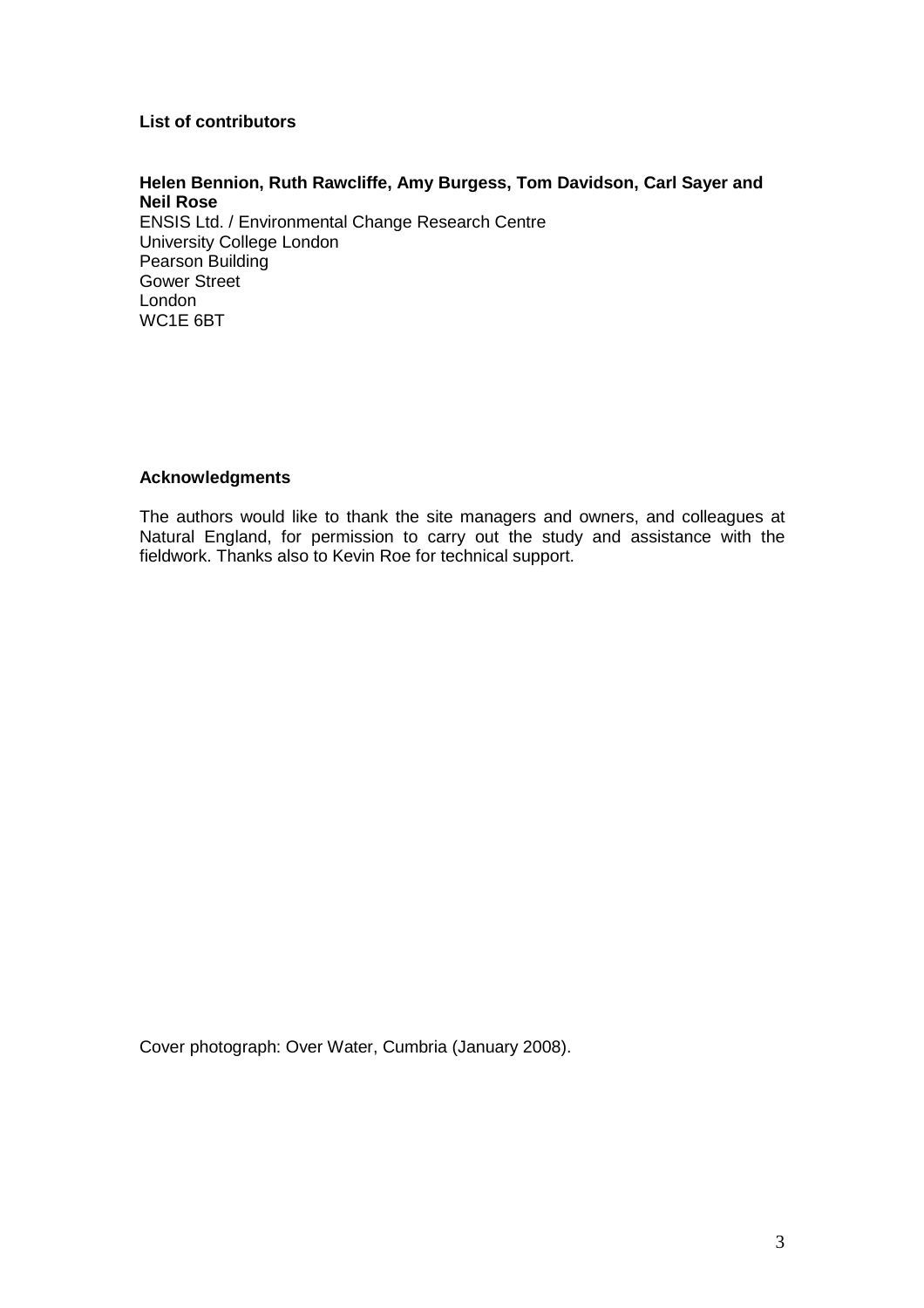# **Table of Contents**

| <b>Executive summary</b>                                | 2                        |
|---------------------------------------------------------|--------------------------|
| <b>List of Contributors</b>                             | 3                        |
| <b>Acknowledgements</b>                                 | 3                        |
| <b>Table of Contents</b>                                | $\overline{\mathcal{A}}$ |
| <b>List of Figures</b>                                  | 5                        |
| <b>List of Tables</b>                                   | 5                        |
| <b>SPECIFICATION</b>                                    | 6                        |
| Statement of understanding, purpose and aims of project | 6                        |
| Task 2: Preliminary palaeolimnology for SSSI lakes      | 6                        |
| Task 3: Defining reference conditions for marl lakes    | $\overline{7}$           |
| <b>METHODS</b>                                          | 8                        |
| Core collection                                         | 8                        |
| Extrusion, core description and stratigraphic analyses  | 8                        |
| Dating                                                  | 8                        |
| Diatom analysis                                         | 8                        |
| Macrofossil analysis and charophyte identification      | 9                        |
| <b>AQUALATE MERE</b>                                    | 12 <sup>2</sup>          |
| Core description                                        | 12 <sub>2</sub>          |
| Macrofossil analysis                                    | 12 <sup>2</sup>          |
| <b>Discussion</b>                                       | 12 <sup>2</sup>          |
| <b>HORNSEA MERE</b>                                     | 16                       |
| Core description                                        | 16                       |
| Spheroidal carbonaceous particle analysis               | 16                       |
| Macrofossil analysis                                    | 17                       |
| <b>Discussion</b>                                       | 17                       |
| <b>OVER WATER</b>                                       | 21                       |
| Core description                                        | 21                       |
| Diatom analysis                                         | 21                       |
| Macrofossil analysis                                    | 22                       |
| <b>Discussion</b>                                       | 22                       |
| <b>CUNSWICK TARN</b>                                    | 27                       |
| Core description                                        | 27                       |
| Macrofossil analysis                                    | 27                       |
| <b>Discussion</b>                                       | 28                       |
| <b>SUNBIGGIN TARN</b>                                   | 31                       |
| Core description                                        | 31                       |
| Spheroidal carbonaceous particle analysis               | 31                       |
| Macrofossil analysis                                    | 32                       |
| <b>Discussion</b>                                       | 32                       |
| <b>SUMMARY</b>                                          | 36                       |
| <b>REFERENCES</b>                                       | 37                       |
|                                                         |                          |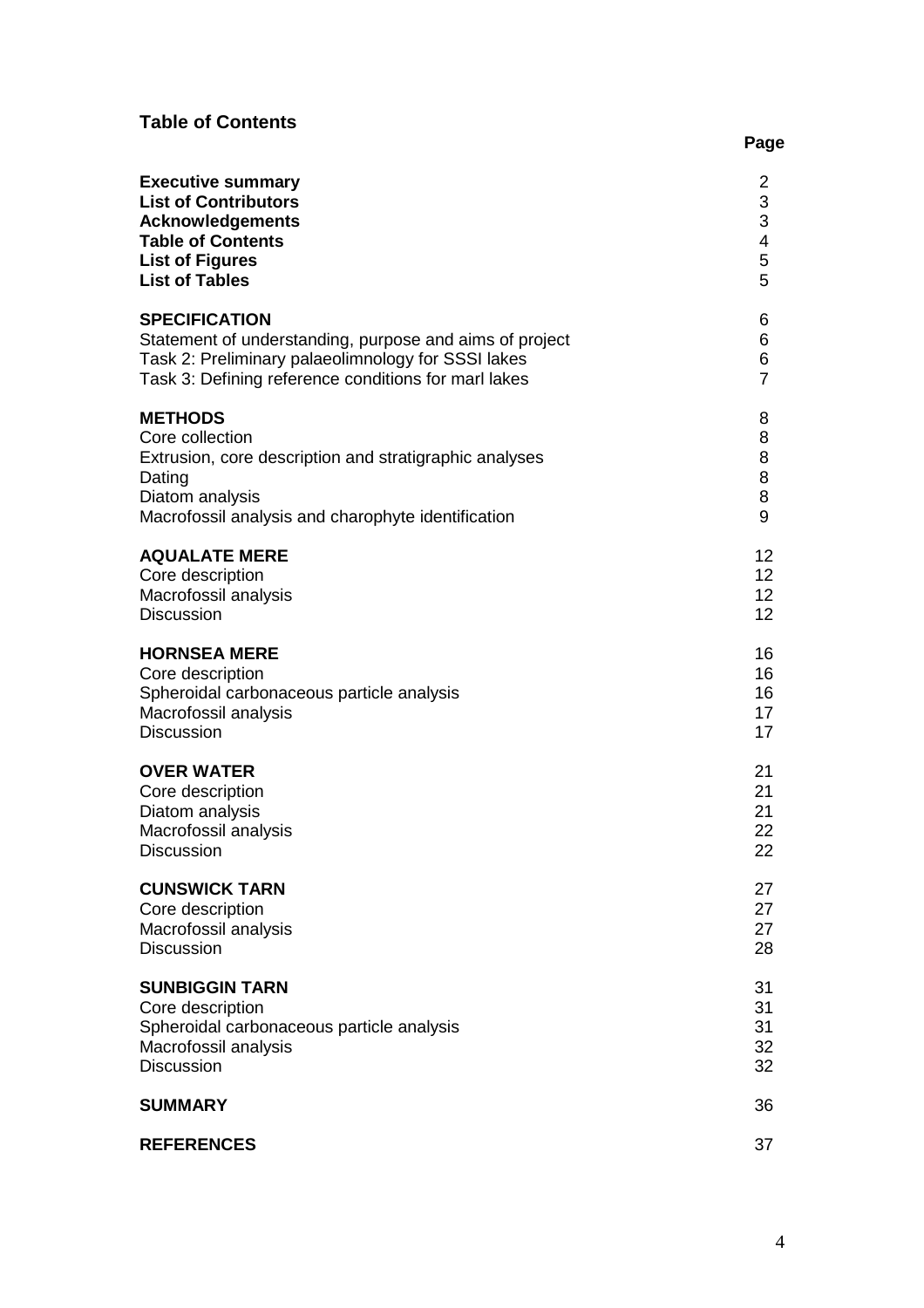| <b>List of Figures</b>                                                | Page |
|-----------------------------------------------------------------------|------|
| Figure 1 Classification tree of Chara oospore types                   | 10   |
| Figure 2 Summary plant macrofossil diagram for Aqualate Mere          | 14   |
| Figure 3 Summary zooplankton ephippia diagram for Aqualate Mere       | 15   |
| Figure 4 SCP profile for HORN3                                        | 16   |
| Figure 5 Summary plant macrofossil diagram for Hornsea Mere           | 19   |
| Figure 6 Summary zooplankton ephippia diagram for Hornsea Mere        | 20   |
| Figure 7 Summary diatom diagram of Over Water, core OVER1,            | 24   |
| with diatom-inferred total phosphorus (DI-TP) reconstruction          |      |
| Figure 8 Summary plant macrofossil diagram for Over Water             | 25   |
| Figure 9 Summary zooplankton ephippia diagram for Over Water          | 26   |
| Figure 10 Summary plant macrofossil diagram for Cunswick Tarn         | 29   |
| Figure 11 Summary zooplankton ephippia diagram for Cunswick Tarn      | 30   |
| Figure 12 SCP profile for SUNB3                                       | 31   |
| Figure 13 Summary plant macrofossil diagram for Sunbiggin Tarn        | 34   |
| Figure 14 Summary zooplankton ephippia diagram for Sunbiggin Tarn     | 35   |
| <b>List of Tables</b>                                                 |      |
| Table 1 Details of the sediment cores collected from five study sites | 11   |
| in Tasks 2 and 3                                                      |      |
| Table 2 The SCP derived chronology for AQUA3                          | 12   |
| Table 3 SCP concentrations for HORN3                                  | 16   |

| Table 4 The SCP derived chronology for HORN3 | 17.           |
|----------------------------------------------|---------------|
| Table 5 The SCP derived chronology for OVER1 | -21-          |
| Table 6 The SCP derived chronology for CUNS1 | 27.           |
| Table 7 SCP concentrations for SUNB3         | -31-          |
| — '' A —' A A B '' '' '' '' '                | $\sim$ $\sim$ |

Table 8 The SCP derived chronology for SUNB3 32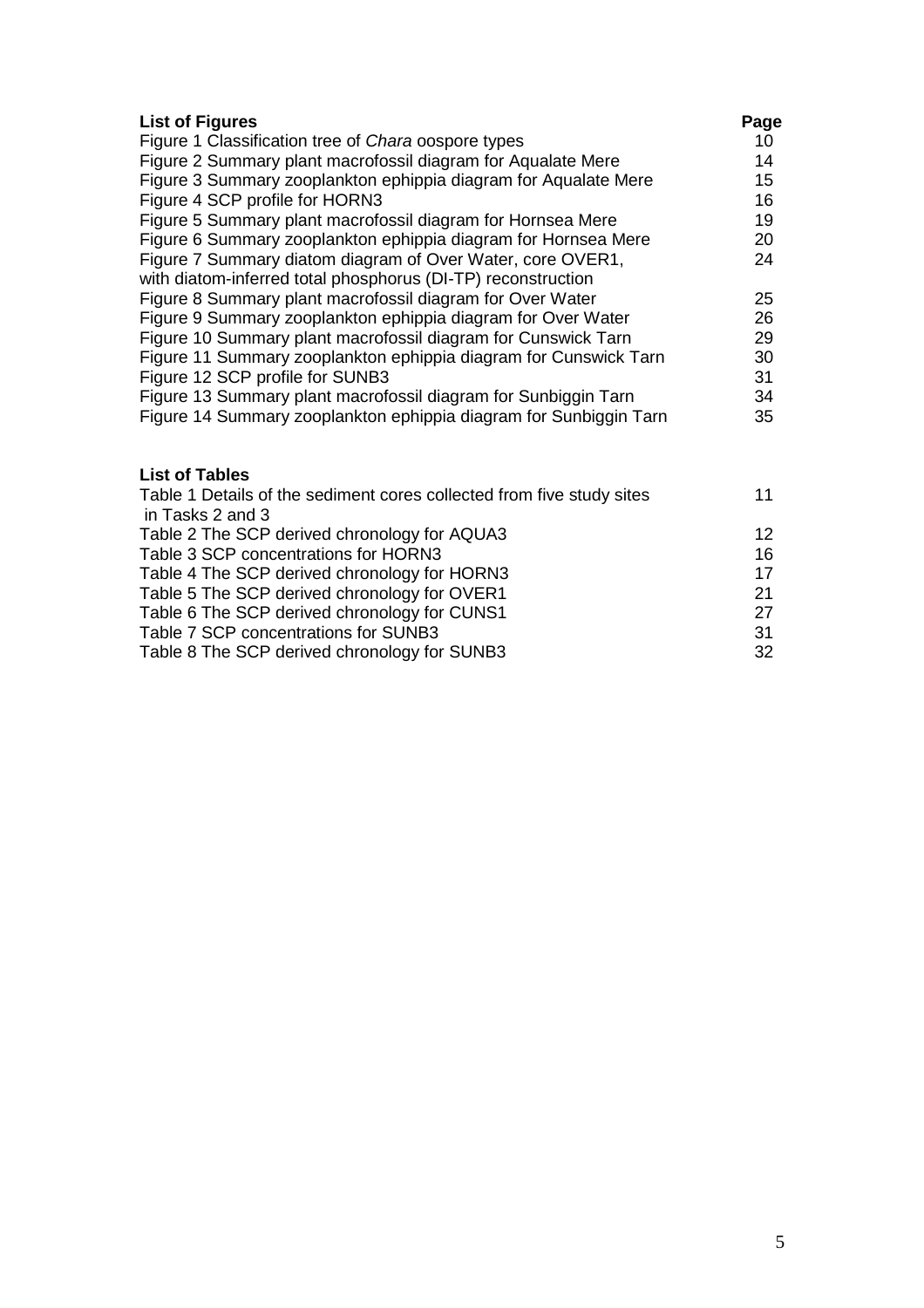#### **SPECIFICATION**

#### **Statement of understanding, purpose and aims of project**

The primary objective of this project is to use existing and recently developed palaeoecological techniques to define reference conditions and assess the condition of selected SSSIs in England, and thereby to assist in the setting of conservation objectives and management goals. The eight selected sites are Aqualate Mere, Hawes Water (Silverdale), Cunswick Tarn, Over Water, Sunbiggin Tarn, Malham Tarn, Semer Water and Hornsea Mere.

The project is divided into four main tasks. Task 1 involved the collection, processing and dating of cores from the study sites and the results of this first phase of the project were reported in Bennion et al. (2008a). Tasks 2 to 4 each have their own objective with Task 2 to focus on three lakes where new palaeolimnological studies are required to help define conservation objectives, Task 3 to employ macrofossil studies at two marl systems to determine reference conditions and ecological change, and Task 4 to provide a detailed multi-proxy analysis at one selected site to demonstrate the value of the approach for understanding shifts in ecological structure and function and for setting ecosystem reference conditions. Here, in phase 2 of the project, we describe the results of Tasks 2 and 3 which are outlined in more detail below.

## **Task 2: Preliminary palaeolimnology for SSSI lakes**

This task focuses on three lakes, Aqualate Mere, Hornsea Mere and Over Water. Sediment cores have been collected by ENSIS-ECRC from the former two sites on previous occasions and diatom analysis was attempted. However, in Aqualate Mere, diatoms were preserved only in the surface sediments (Bennion, 2004) and in Hornsea Mere diatoms could be analysed in only the upper 40 cm owing to increasing preservation problems downcore (Johnes et al., 1998). A recent core from Aqualate Mere has been dated using radiometric dating and the SCP method, and both techniques produced a reliable chronology (Hutchinson et al., in prep). In contrast, a previous core from Hornsea Mere could not be well dated using radiometric methods (Johnes et al., 1998). There have been no previous palaeolimnological studies on Over Water to our knowledge.

Over the last ten years ENSIS-ECRC has been developing the technique of plant macrofossil analysis. This involves the study of sediment core samples for macroremains of water plants including various propagules (seeds, fruits, oospores, turions) and vegetative fragments (leaves, stems, cells and spines) that are visible with a standard dissecting microscope up to 40x magnification (Lowe & Walker, 1997; Birks, 2001). We have undertaken a number of studies with a view to assessing the effectiveness and potential of this technique (e.g. Davidson et al., 2005; Zhao et al., 2006) although applications to lakes of conservation interest are relatively few (e.g. Bennion et al., 2008b).

A knowledge of past vegetation is important for two key pieces of legislation. The European Council (EC) Water Framework Directive (WFD) requires reference conditions to be determined for a range of biological elements and macrophytes are one of the elements that must be defined for lakes. Under Article 11 of the EC Habitats Directive, Member States are required to undertake surveillance of protected habitats and species, and hence the development of a common standards monitoring protocol for standing water habitats which sets out targets for assessing whether these water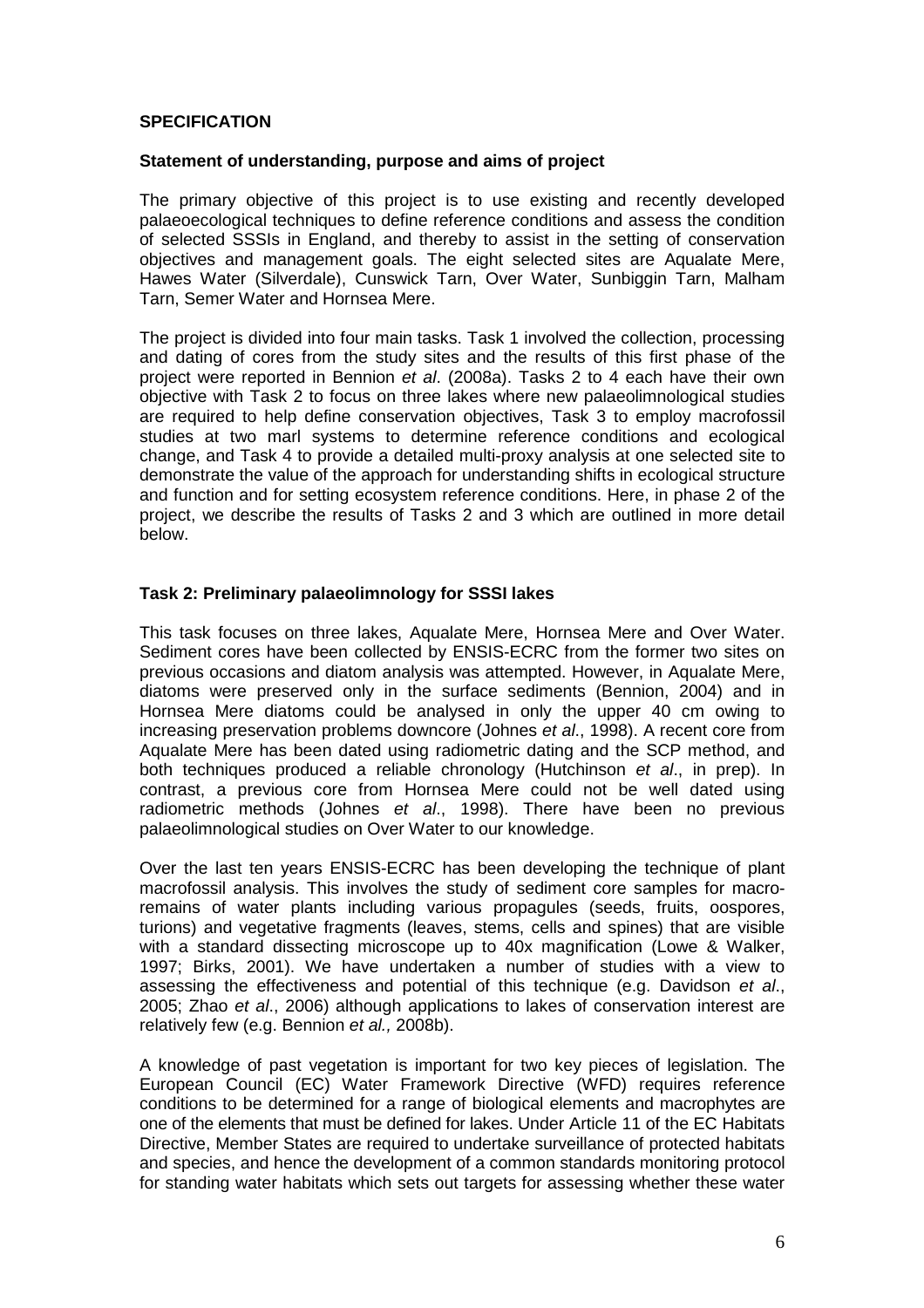bodies are in favourable condition. Macrophyte community composition and structure are two key elements of the habitat features assessment and aquatic vascular plant features are also assessed directly.

This task involves macrofossil analysis of five samples per core from Aqualate Mere, Hornsea Mere and Over Water, selected to cover the period of interest and to enable the pre-enrichment conditions to be determined. At Aqualate Mere and Hornsea Mere, it is expected that plant macrofossil analysis will provide an alternative and more informative method to diatoms for establishing reference conditions and ecological change.

Given that Over Water has not been the subject of previous palaeoecological studies, diatom analysis of five samples will be carried out in addition to the plant macrofossil analysis. If appropriate, an existing diatom-phosphorus (P) transfer function (Bennion et al., 1996) will be applied to the diatom data to reconstruct the nutrient history of the lake and define P targets (e.g. Bennion et al., 2004).

## **Task 3: Defining reference conditions for marl lakes**

This task focuses on two marl lakes, Cunswick Tarn and Sunbiggin Tarn. The latter site has been previously studied by ENSIS-ECRC. In contrast to most marl lakes, diatom preservation was good in a dated core from the tarn and 17 samples were analysed (Goldsmith et al., 2003). ENSIS-ECRC has not conducted any previous palaeolimnological studies on Cunswick Tarn.

This task aims to explore the potential of plant macrofossil analyses as an alternative and potentially more appropriate method than diatom analysis to define past conditions and to assess ecological change in marl lakes. The task involves macrofossil analysis of five samples per core from the two sites, selected to cover the period of interest and to enable the pre-enrichment conditions to be determined.

The methods employed will be the same as those in Task 2. Additionally, where Charophyte oospores are abundant, we will apply the new identification system recently developed as part of a NERC funded project by ENSIS-ECRC that determines the provenance of the fossil oospores to species or sub-group level (Davidson et al., in prep.). This technique expands the potential of palaeolimnology for inferring submerged vegetation histories in lakes and is expected to be particularly valuable in lime-rich, marl waters where stoneworts (Characeae) often grow in profusion.

The results are presented for each site.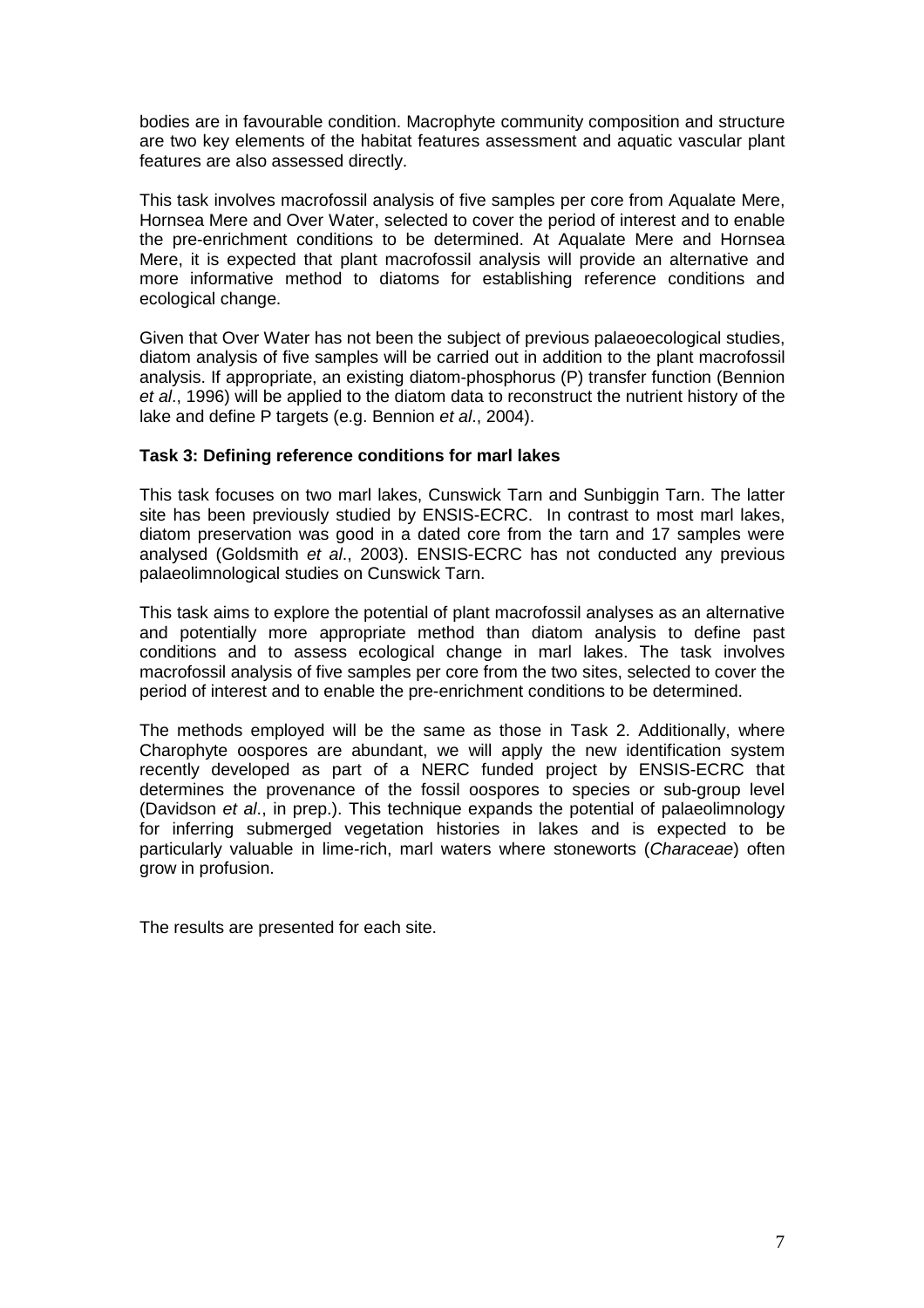# **METHODS**

# **Core collection**

A single sediment core  $(-1 \text{ m in length})$  was collected from the sites during the period 14-21 January 2008 using a wide-diameter (~8 cm) Livingstone type piston coring device. The cores were expected to represent approximately the last 100-150 years, thereby allowing reference conditions to be defined and recent ecological change to be assessed. Expert judgement and any previous data on sediment distribution were used to decide on the optimal coring location that maximises the likelihood of obtaining a sound chronology and finding abundant remains of the fossil groups of interest, particularly plant macrofossils. All cores were taken from shallow water areas within 100 m distance from the shore and locations were recorded by GPS. Summary details of the cores are given in Table 1. Further details of the cores are given in Bennion et al. (2008a).

## **Extrusion, core description and stratigraphic analyses**

The cores were extruded in the field or the laboratory at 1 cm intervals to provide a resolution of approximately a few years per sample, and any visible stratigraphic changes were noted (Table 1). The percentage dry weight (DW) which gives a measure of the water content of the sediment, the percentage loss on ignition (LOI 550) which gives a measure of the organic matter content, and the percentage carbonate content (LOI 950) was undertaken using standard techniques (Dean, 1974; Heiri et al., 2001) on selected sub-samples from each core. The results are described in Bennion et al. (2008a).

# **Dating**

Dating of the cores was carried out using the well established technique of spheroidal carbonaceous particle (SCP) (Rose, 1994; 2008). The dating of the cores followed the method described in Rose et al. (1995) whereby three main features of the SCP profile are used to provide dates. The results are reported in Bennion et al. (2008a) and have been used to ascribe the dates to the cores as shown in the stratigraphic diagrams in this report. Further to the work in Phase 1, additional samples were analysed from Sunbiggin Tarn and Hornsea Mere in an attempt to provide more robust dates and the results are reported here.

## **Diatom analysis**

For Over Water, standard diatom analysis (Battarbee et al., 2001) of five samples was undertaken. At least 300 valves were counted from each sample using a research microscope with a 100x oil immersion objective and phase contrast. Krammer & Lange-Bertalot (1986-1991) was the principal flora used in identification. The diatom data were expressed as percentage relative abundances. The results were plotted as a stratigraphic diagram using C2 (Juggins, 2003). Cluster analysis was performed on the core data to identify the major zones in the diatom profile using ZONE v.1.2 (Juggins, 1991), an MS-DOS program for constrained clustering of palaeoecological (i.e. stratigraphic) data. This employs a suite of techniques including CONSLINK – constrained single link clustering, CONISS – constrained incremental sum of squares clustering, SPLITLSQ and SPLITINF – binary division using sum of squares and information statistic criteria. All clustering techniques have weaknesses and in certain circumstances provide misleading zones. Hence, in order to obviate this problem, the results of the various methods were compared and only the patterns which were consistent in a number of the techniques were employed. The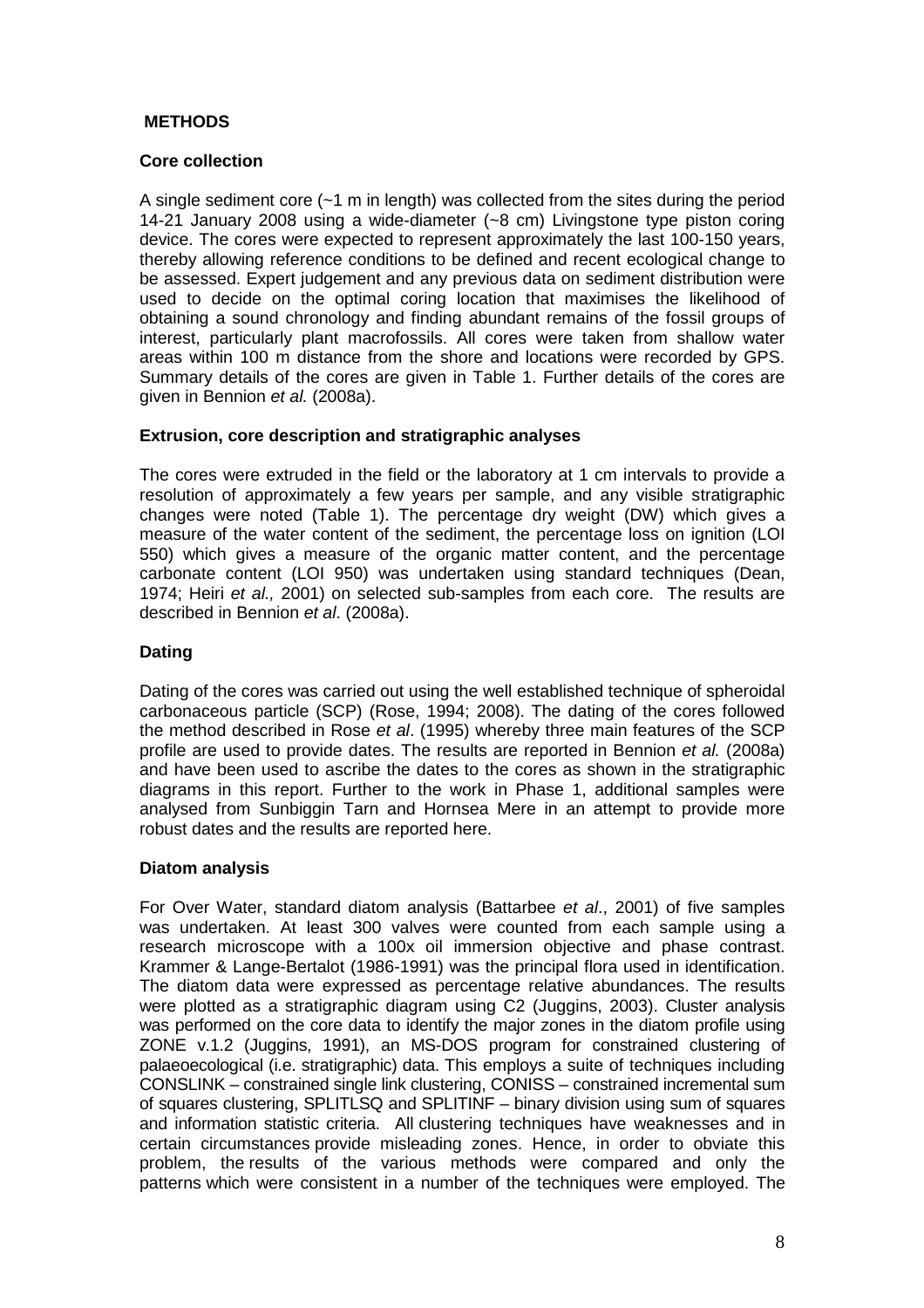zones are illustrated in the stratigraphic plots to facilitate description of the major compositional changes.

An existing diatom-phosphorus (P) transfer function (Bennion et al., 1996) was applied to the diatom data to reconstruct the nutrient history of the lake and define P targets (e.g. Bennion et al., 2004). This was based on a Northwest European training set of 152 relatively small, shallow lakes (< 10 m maximum depth) with a median value for the dataset of 104  $\mu$ g TP L<sup>-1</sup> and a root mean squared error of prediction (RMSEP) of 0.22 and 0.21  $log_{10}$  µg TP  $L^{-1}$  for the weighted averaging partial least squares one-component (WA-PLS1) and two-component (WA-PLS2) models, respectively. The reconstruction was implemented using C2 (Juggins, 2003).

#### **Macrofossil analysis and charophyte identification**

For the macrofossil analysis five levels were examined in the core from each of the five study sites. A measured volume of sediment ( $\sim$ 30 cm<sup>3</sup>, the exact volume was assessed using water displacement) was analysed for each level. Samples were sieved at 350 and 125 microns and the residues from each were transferred using distilled water to plastic vials for storage. The entire residue from the 350 micron sieve was examined under a stereomicroscope at magnifications of x10-40 and plant and animal macrofossils (zooplankton ephippia) were identified and enumerated. A quantitative sub-sample, approximately one fifth of the sample, from the 125 micron sieve sample was analysed for smaller remains such as leaf spines. All plant material was identified by comparison with herbarium documented reference material. It was not always possible to ascribe remains to species level, thus in some cases an aggregate group of species corresponding to the highest possible taxonomic resolution was used. For example, Potamogeton pusillus agg. included remains of P. pusillus and P. berchtoldii. The data are presented as numbers of remains per 100  $\textsf{cm}^{3}$  of wet sediment. It should be noted that five samples provides only a low resolution analysis and can, therefore, provide only limited information on the changes in aquatic vegetation. It is advised that the data presented here are treated as preliminary and analysis of additional samples is recommended to produce a fuller interpretation of ecological change.

The results of the macrofossil analyses were plotted as stratigraphic diagrams using C2 (Juggins, 2003) for the plant remains and the zooplankton ephippia. Cluster analysis was performed on both plant and animal macrofossil data to facilitate the description of zones for the core. A variety of constrained clustering techniques were employed using the program ZONE v.1.2 (Juggins, 1991), as described above for diatom analysis.

A new technique developed in an attempt to determine species or species group level identification of Chara from their oospores (Davidson et al., in prep) was applied to the oospores found in the cores from the two marl lakes, Cunswick and Sunbiggin Tarn. This model has been developed using the UK reference dataset of pressed Charophyte specimens. Oospores taken from identified live reference material have been morphologically characterised and the features which best separate the oospores identified by a classification tree (Breiman et al., 1984) as shown in Figure 1. This model can then be used to identify the oospores from core material based on these characteristics. However, it was not always possible to identify the oospores to species level, and in these cases the taxonomic level of species group was used. For example, Chara vulgaris type includes C. vulgaris and C. contraria, whilst Chara aspera type includes C. aspera, C. curta and C. virgata. It should be noted that there is some error of prediction associated with the identifications as indicated by the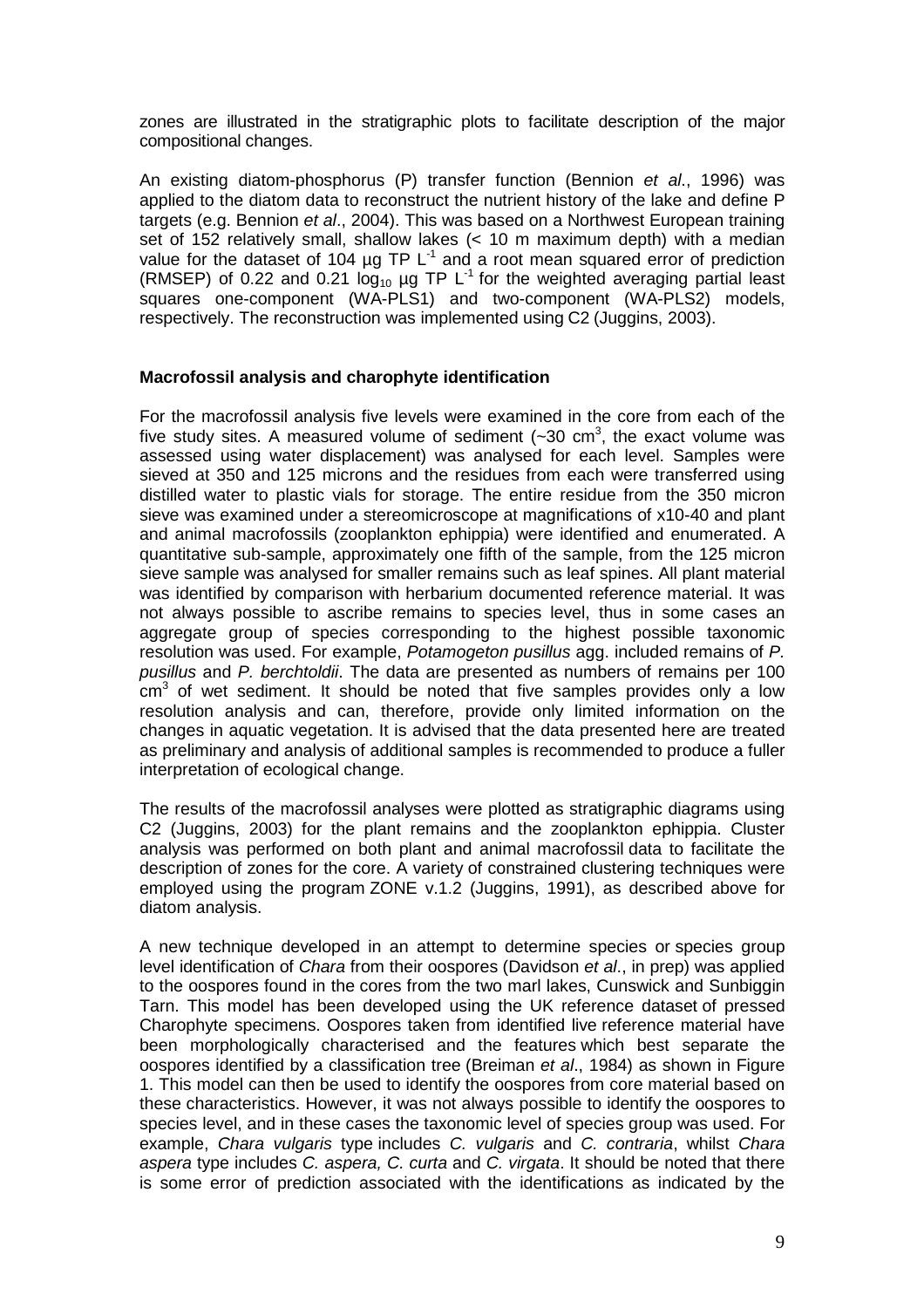percentage figure given in parentheses after each species in Figure 1. Therefore, a majority approach is employed rather than allocation of a species name based on a single oospore. For example, if 30 oospores in a given sample are identified as Chara rudis, then the confidence of a correct identification is high. However, if there was only one oospore in a sample that was identified as Chara aculeolata, there is much greater uncertainty associated with that identification.

#### **Figure 1 Classification tree of Chara oospore types**

(error of prediction for each species is indicated by the percentage figure given in parentheses)



(From Davidson et al. unpublished)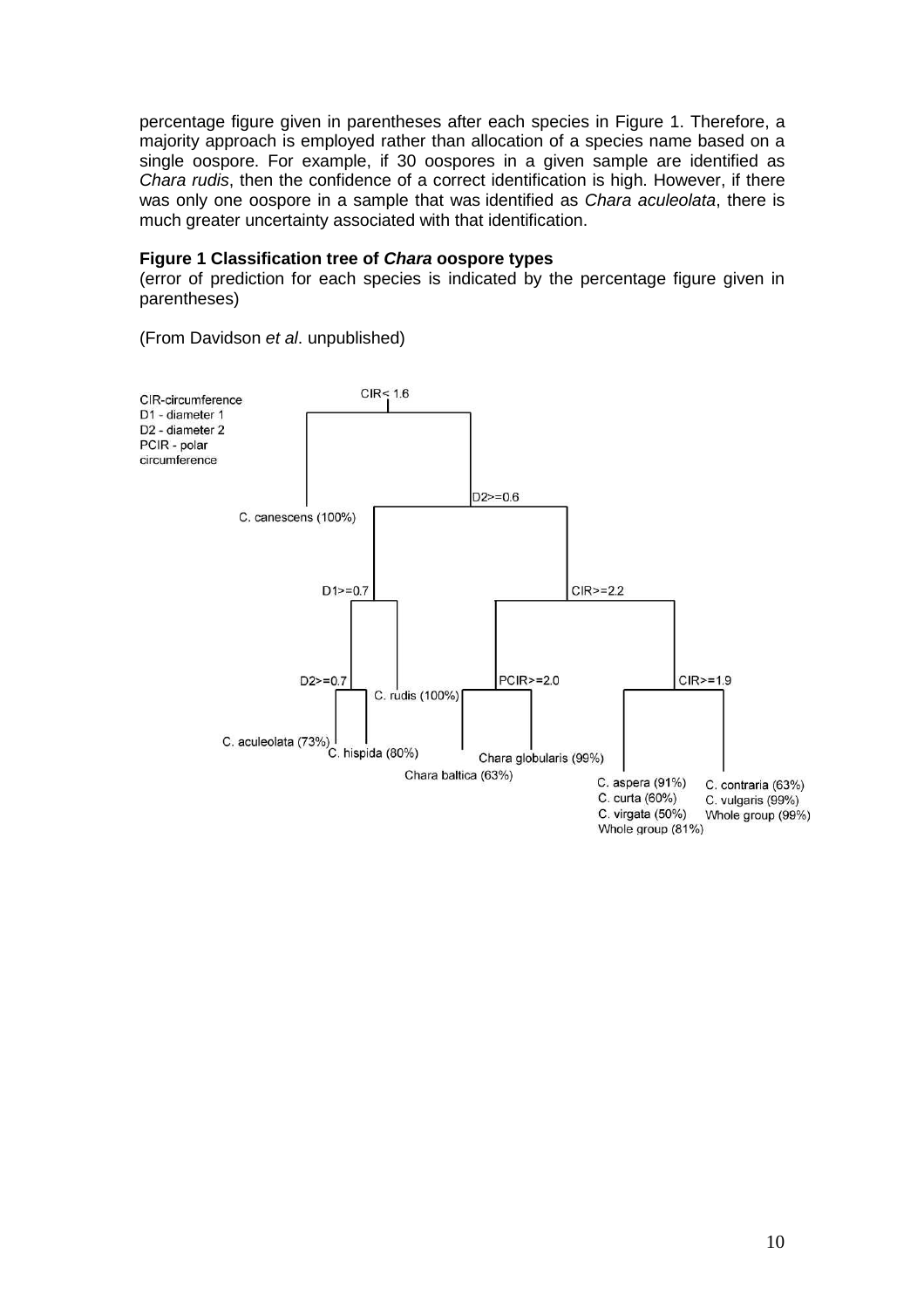| Site name         | WBID  | Lake NGR   | $\ddot{=}$<br>$\widehat{\epsilon}$ | Area<br>(ha)  | depth<br>(m)<br>Max      | code<br>Core | Sampleid | Coring<br>date  | Core<br>type     | location<br>Coring                     | length<br>Core<br>$\widehat{\epsilon}$ | <b>Coring</b><br>depth<br>water<br>ίm | Approx<br>distance<br>shore<br>from<br>$\widehat{\epsilon}$ | Secchi<br>depth-<br>Jan 08<br>$\widehat{\epsilon}$ |
|-------------------|-------|------------|------------------------------------|---------------|--------------------------|--------------|----------|-----------------|------------------|----------------------------------------|----------------------------------------|---------------------------------------|-------------------------------------------------------------|----------------------------------------------------|
| Aqualate<br>Mere  | 35724 | SJ 772 204 | 59                                 | 75.3          | $\frac{1}{\sqrt{2}}$     | AQUA3        | 509367   | 14-Jan-08       | piston<br>Fat    | 20188<br>77484<br>ပ                    | 0.86                                   | <u>ვ1</u>                             | $\overline{6}$                                              | 3.0                                                |
| Hornsea<br>Mere   | 30244 | TA 190 469 | $\infty$                           | 133.3         | $\frac{2}{x}$            | HORN3        | 509366   | 21-Jan-08       | piston<br>Fāt    | 19148<br>47477<br>TA<br>T              | 1.32                                   | 1.75                                  | $\overline{20}$                                             | 0.5                                                |
| Over Water        | 28806 | NY 251 350 | 188                                | 19.7          | $\infty$                 | OVER1        | 509362   | $17 - Jan - 08$ | piston<br>Fat    | 25069<br>34884<br>$\overline{z}$       | 1.35                                   | $\frac{8}{2}$                         | $\overline{20}$                                             | 22                                                 |
| Cunswick<br>Tarn  | 29394 | SD 489 937 | 138                                | $\frac{8}{1}$ | $\overline{\phantom{0}}$ | CUNS1        | 509086   | 16-Jan-08       | piston<br>ក<br>ក | 93728<br>48943<br>6                    | 0.74                                   | 24                                    | $\overline{C}$                                              | 2.7                                                |
| Sunbiggin<br>Tarn | 29178 | NY 676 076 | 255                                | 3.7           |                          | 11 SUNB3     | 509363   | 19-Jan-08       | piston<br>Fat    | 67566<br>07611<br>$\grave{\textsf{z}}$ | 1.35                                   | ر<br>2.3                              | 15                                                          | $\frac{0}{2}$                                      |

Table 1 Details of the sediment cores collected from five study sites in Tasks 2 and 3 **Table 1 Details of the sediment cores collected from five study sites in Tasks 2 and 3**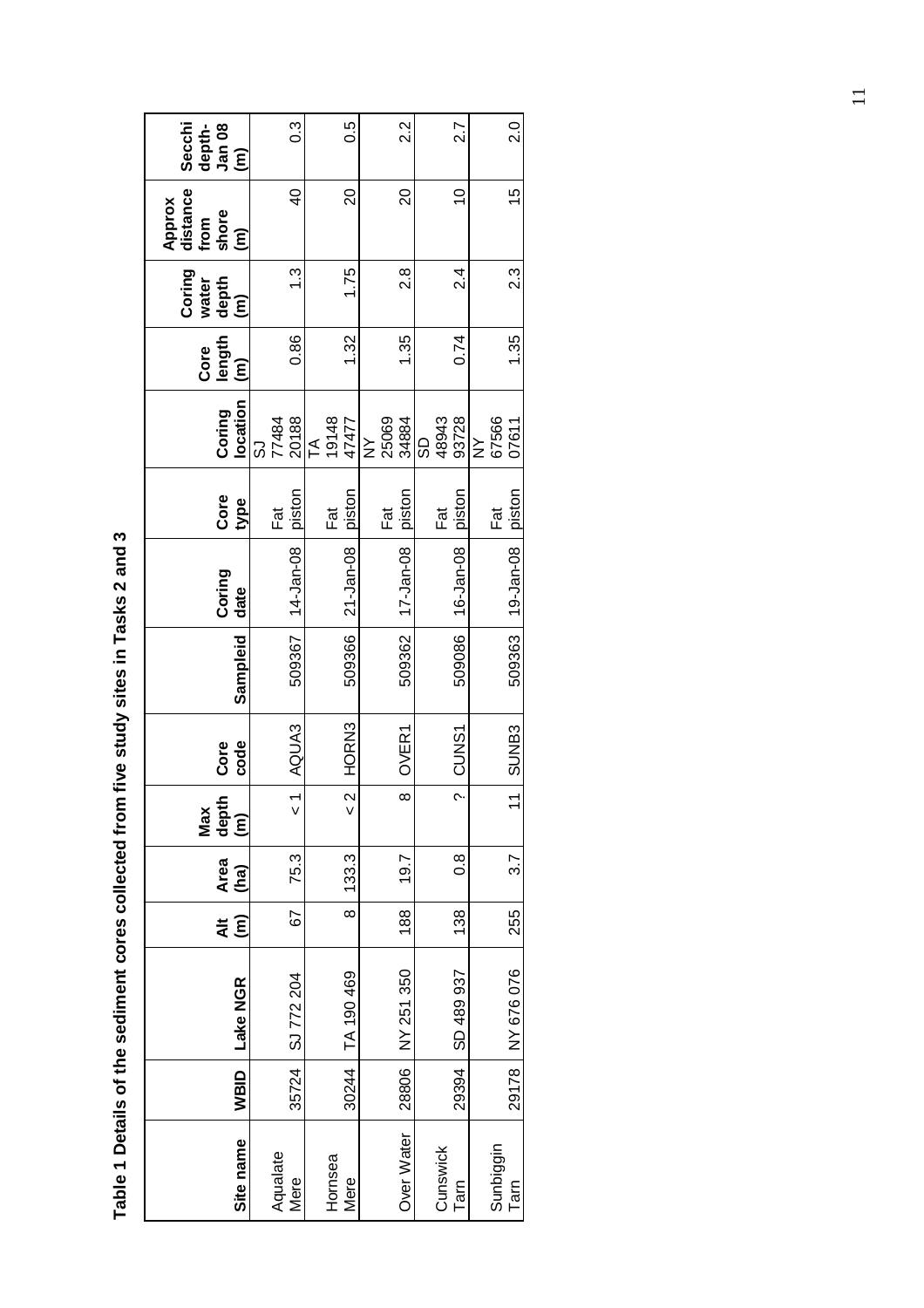# **AQUALATE MERE**

#### **Core description**

A piston core, 0.86 m in length, was collected from Aqualate Mere on 14-Jan-08 in 1.3 m water depth, approximately 40 m from the southern shore. At the time of coring, the water level was high and the lake was turbid (secchi depth 0.3 m) and orange-brown in colour. The core description and stratigraphy is given in Bennion et al. (2008a). The SCP derived chronology is summarised in Table 2.

| Sediment depth (cm) | Age (Years) | Date          |
|---------------------|-------------|---------------|
| 0                   |             | 2008          |
| 5                   | $11 + 2$    | $1997 \pm 2$  |
| 10                  | $23 \pm 3$  | $1985 \pm 3$  |
| 15                  | $34 \pm 4$  | $1974 \pm 4$  |
| 20                  | $45 \pm 5$  | $1963 \pm 5$  |
| 25                  | $56 \pm 8$  | $1952 \pm 8$  |
| 30                  | $68 \pm 10$ | $1940 \pm 10$ |

## **Table 2 The SCP derived chronology for AQUA3**

#### **Macrofossil analysis**

#### Plant macrofossils

The cluster analysis identified two zones in the plant macrofossil record (Figure 2).

The lower zone (Zone 1) was dominated by terrestrial mosses, Juncus and Typha (data not shown) though Chara and Nitella oospores were present at densities of 20 and 40 oospores per 100 cm<sup>3</sup>, respectively. The aquatic species diversity increased in the early 1900s (Zone 2) with Chara and Nitella dominating, and remains of Ranunculus sect Batrachium, Potamogeton crispus, Myriophyllum spicatum and Zannichellia palustris were also found. Juncus, terrestrial mosses and Gleotrichia spp. were still prevalent in the upper levels. However, the abundance of Charophytes declined in the uppermost samples (from ~1960) whilst numbers of Zannichellia palustris seeds increased.

#### Zooplankton ephippia

The cluster analysis identified two zones in the ephippia record (Figure 3).

Zooplankton ephippial remains were scarce at the base of the core with relatively low numbers of Simocephalus spp., Daphnia pulex and Daphnia hyaline. In Zone 2, from the mid-1950s, Leydigia spp. and Alona spp. started to appear in larger numbers. The surface sample has the most abundant and diverse remains, with very high abundance of Daphnia hyalina and the large-bodied pelagic species Daphnia magna present in relatively high numbers.

## **Discussion**

The macrofossil data suggest that Aqualate Mere formerly supported Charophytes including Chara and Nitella taxa. The diversity of the plant community appears to have increased in the early 1900s with Ranunculus sect Batrachium, Potamogeton crispus, Myriophyllum spicatum and Zannichellia palustris all being recorded in the sediment core. However, it should be noted that the 43 cm sample contained considerably more plant remains than the other four samples and therefore the increased diversity could simply be a function of higher macrofossil density. The analysis of additional samples is, therefore, recommended in order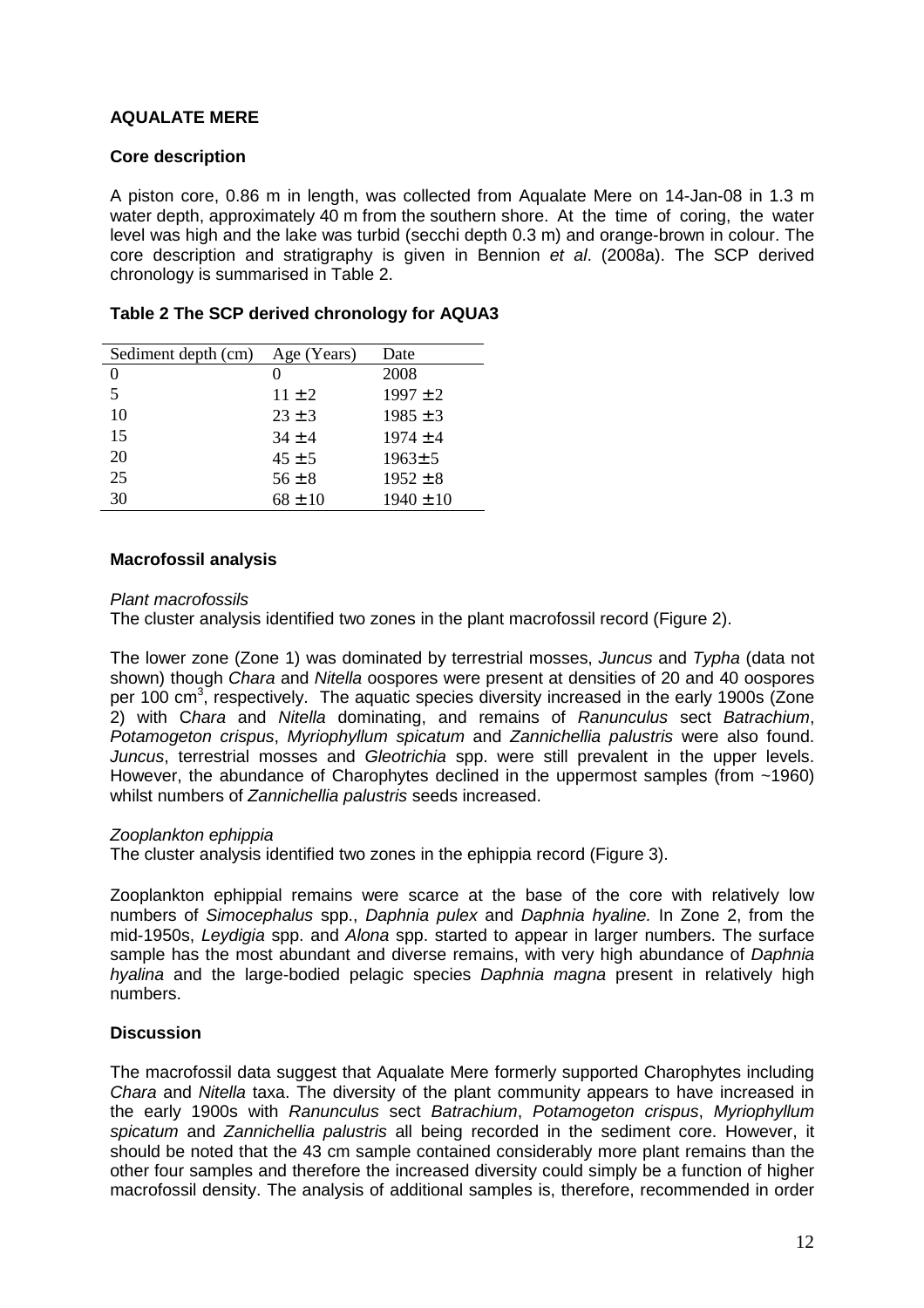to provide a more robust interpretation of the changes in vegetation. Nevertheless, from the mid-1900s, the Charophyte community appears to have been in decline. Potamogeton crispus appears and Zannichellia palustris, a species associated with elevated nutrient levels (e.g. Davidson et al., 2005), dominates the most recent period. This agrees with plant data from a survey conducted by UCL in 2004 which records Zannichellia palustris as the dominant species with presence of Potamogeton crispus and Potamogeton pectinatus.

The timing of the initial decrease in Charophyte remains is coincident with a change in the sediments from a more organic dark brown, fine lake mud to an inorganic silt-clay at ~30 cm (~1940). Studies of multiple cores from Aqualate Mere have shown that this boundary is recorded across the lake and most likely reflects the in-wash of material from the Shropshire Union canal (Hutchinson, 2004; 2005; Hutchinson et al., in prep.). A further decline in abundance of Charophyte oospores occurs in the upper 20 cm of the core (post-~1960). Hutchinson (2005) reported that sediment erosion from agriculture in the catchment, supplying nutrients and other compounds, was an important source of the silt-clay sediments and he recorded the highest levels of most pollutants in the uppermost (post-1950s) part of the sediment profile. Therefore, the observed changes in the plant macrofossil record have most likely resulted from a combination of enrichment of the lake and enhanced sedimentation, both of which would impact negatively on the light climate and would be unfavourable for Charophyte growth. Mean water chemistry data for Aqualate Mere collected in 2004-2005 by the Environment Agency indicates that the lake is currently highly eutrophic with total phosphorus (TP), soluble reactive P (SRP), total nitrogen (TN) and chlorophyll a concentrations of 300  $\mu$ g l<sup>-1</sup>, 200  $\mu$ g l<sup>-1</sup>, 6 mg l<sup>-1</sup> and 30-40  $\mu$ g l<sup>-1</sup>, respectively.

Low numbers of *Chara* oospores were found in the surface sediments. It is not certain whether this reflects actual presence of stoneworts in the lake or whether this is a function of sediment reworking. Aqualate Mere is very shallow with a water depth of approximately 1 m over much of its area and therefore the surface sediments are susceptible to wind mixing (Hutchinson et al., in prep). Hutchinson (2004) noted that the transition in sediment type was not uniform across the lake and attributed this to the shallow and wind stressed characteristics of the site which appear to lead to significant sediment remobilisation and focussing (e.g. Hilton et al. 1986).

The inferred enrichment is supported by the *Daphnia* ephippia data as the dominance of planktonic taxa and the decline in Simocephalus spp., a plant associated species, in the upper zone suggests an increase in pelagic productivity reflecting more eutrophic conditions (Vadeboncoeur et al., 2003).. The high numbers of Daphnia magna in the surface sediment could possibly arise from a fish kill associated with low oxygen conditions which would release the grazing pressure on the large-bodied zooplankton. However, fish data are required to reach any firm conclusions. Furthermore, zooplankton populations are controlled by a multitude of factors, many of which interact, including fish predation, habitat availability and food source, and therefore it is difficult to be certain of the mechanisms responsible for the observed changes (e.g. Davidson et al., 2007). Given the relatively gradual rise in Daphnia ephippia numbers over the period represented by the core it is unlikely that a change in fish community is the only factor controlling their abundance. The analysis of the chitinous remains is recommended to further explore changes in the zooplankton community.

In summary, the data suggest that the present day plant community has few taxa in common with those observed in the reference assemblages, having experienced a reduction in charophytes, with fine-leaved pondweeds, particularly Zannichellia palustris, becoming the dominant component of the aquatic vegetation.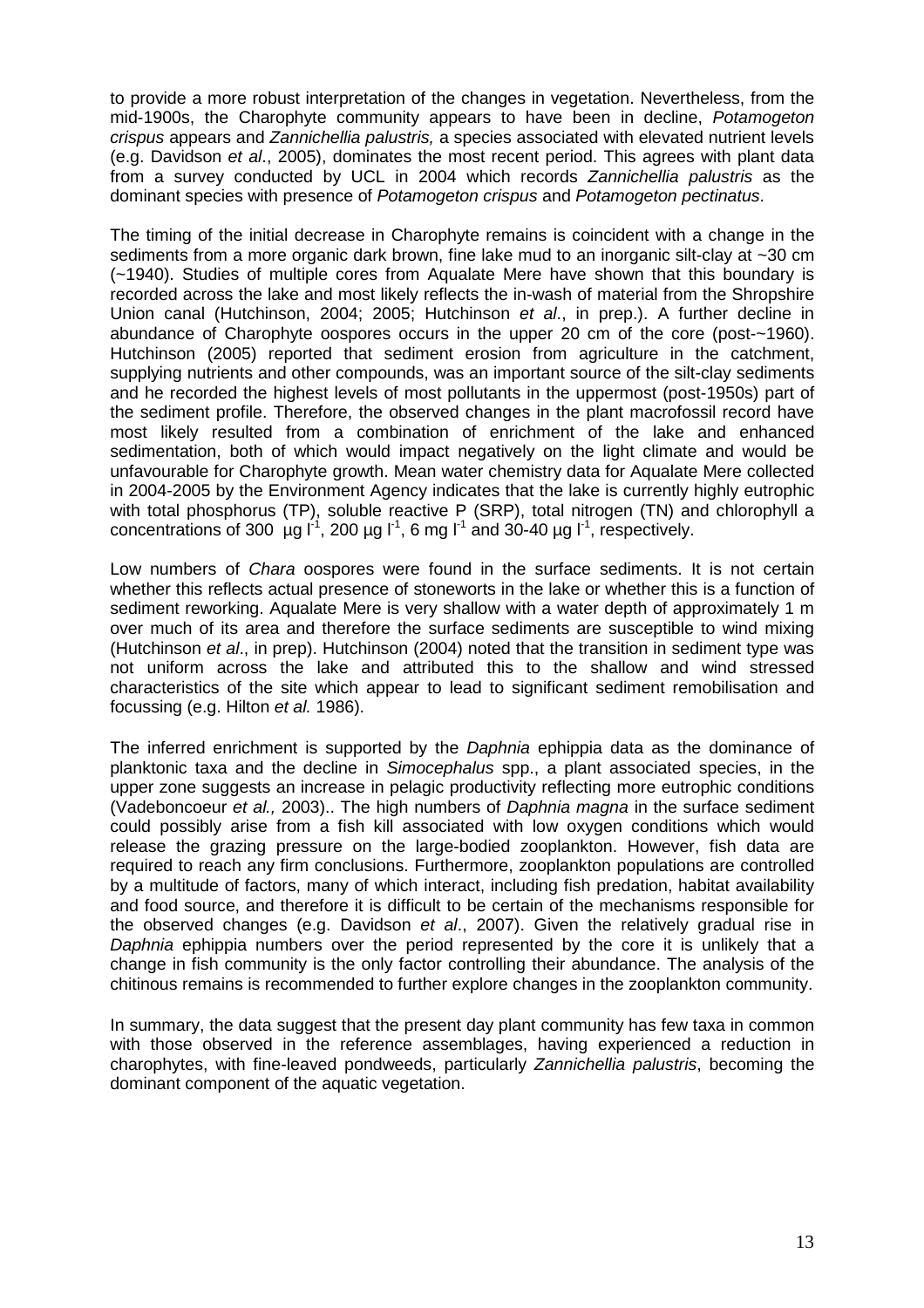

Figure 2 Summary plant macrofossil diagram for Aqualate Mere, core AQUA3<br>(Note variable scaling on the x axis) **Figure 2 Summary plant macrofossil diagram for Aqualate Mere, core AQUA3**  (Note variable scaling on the x axis)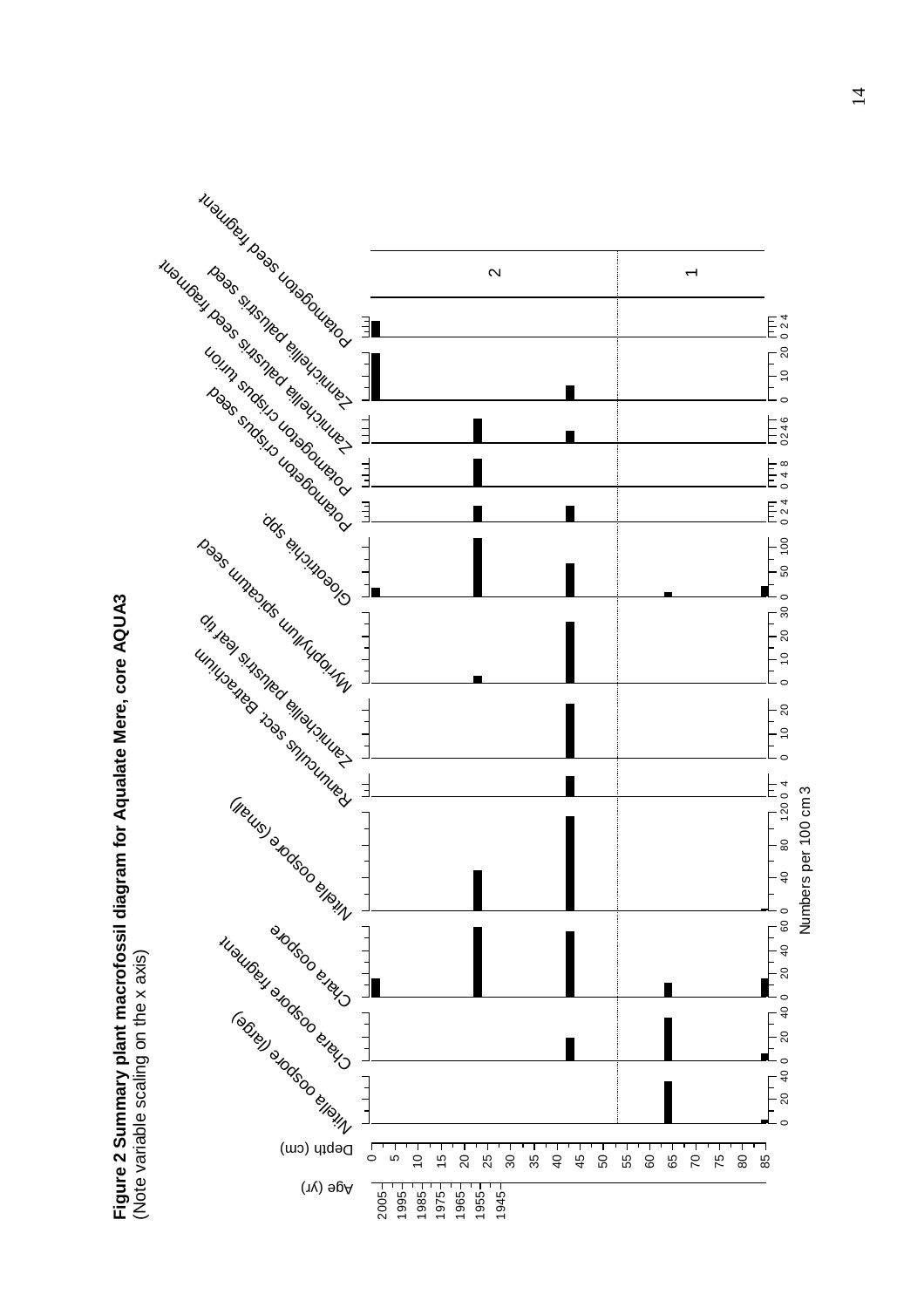Figure 3 Summary zooplankton ephippia diagram for Aqualate Mere, core<br>(Note variable scaling on the x axis) **Figure 3 Summary zooplankton ephippia diagram for Aqualate Mere, core**  (Note variable scaling on the x axis)

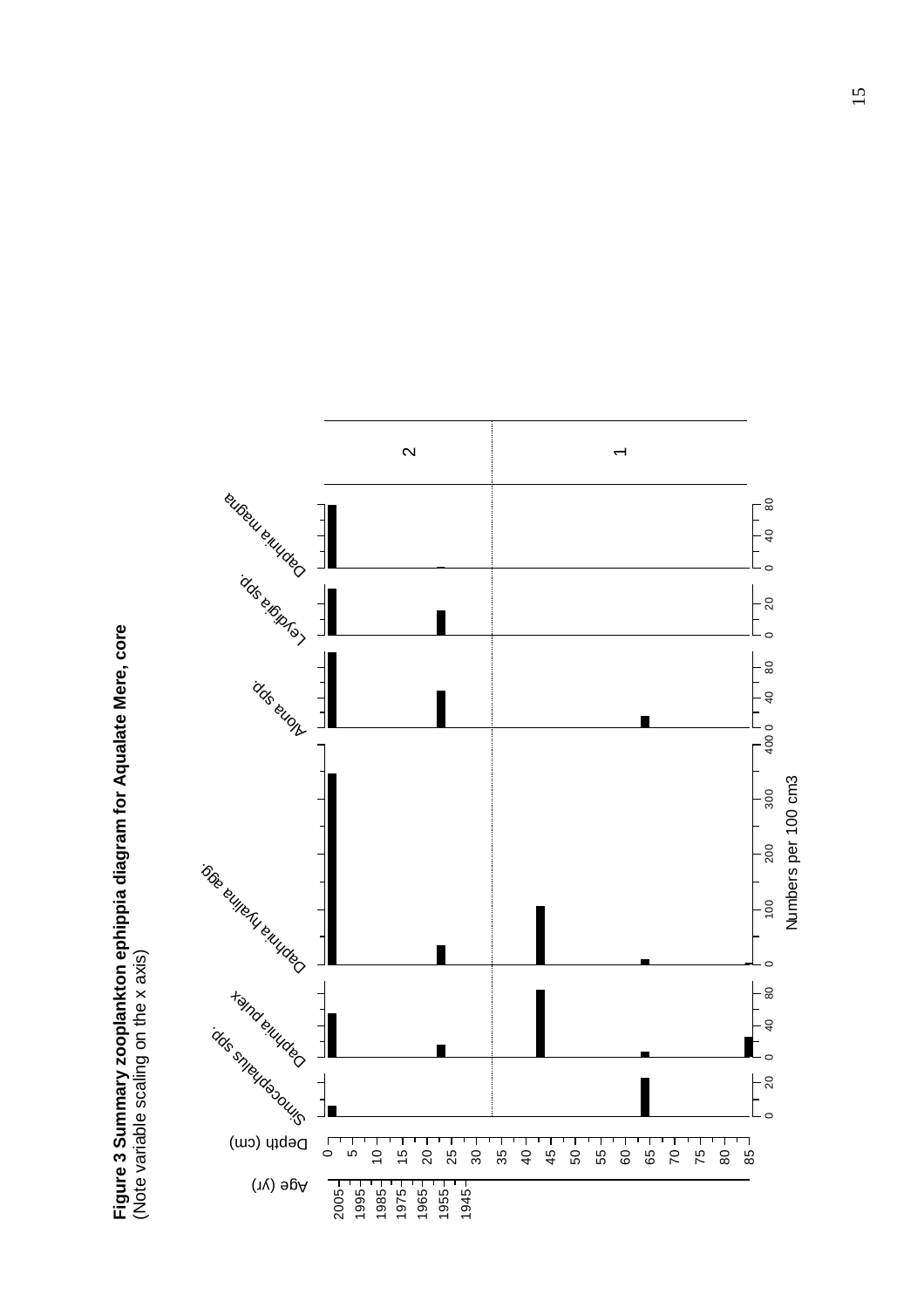#### **HORNSEA MERE**

#### **Core description**

A piston core, 1.32 m in length, was collected from Hornsea Mere on 21-Jan-08 in 1.75 m water depth, approximately 20 m from the shore on the northern side of the lake. At the time of coring, the water level was up by approximately 0.5 m due to recent heavy rainfall and the water was very turbid. Marginal vegetation was comprised principally of *Phragmites*. The core description and stratigraphy is given in Bennion et al. (2008a).

#### **Spheroidal carbonaceous particle analysis**

The SCP profile from HORN3 shows a SCP profile with clearly defined peak of over 4400  $gDM^{-1}$  at 10-11 cm although the rapid increase feature expected in 1950 is less obvious (Table 3, Figure 4). If the SCP peak is ascribed to 1978  $\pm$  2 then this indicates a mean sediment accumulation rate of 0.35 cm  $yr<sup>-1</sup>$  over the last 30 years. Extrapolating this rate would place 1950 at around 20 cm which, from the profile, seems quite possible. This would suggest that the mean sediment accumulation rate in HORN3 has remained reasonably stable over the last 50-60 years. Further extrapolation would place 1850 at ~55 cm. However, the additional analysis shows that the SCP record finishes between 45 and 50 cm, suggesting that the record may be slightly curtailed. This may be due to a reduction in sediment accumulation rate but is more likely a result of SCP concentrations falling below the detection limit of the technique in these lower sediment levels. Table 4 summarises the best estimate of the chronology for the HORN3 core.

#### **Table 3 SCP concentrations for HORN3 Figure 4 SCP profile for HORN3**

| Mean depth | SCP conc         | 90% C.L.         |
|------------|------------------|------------------|
| (cm)       | $(gDM-1)$        | $(gDM^1)$        |
| 0.5        | 294              | 288              |
| 2.5        | 2005             | 695              |
| 4.5        | 2497             | 679              |
| 6.5        | 2923             | 1013             |
| 8.5        | 2179             | 955              |
| 9.5        | 2118             | 928              |
| 10.5       | 4428             | 1204             |
| 12.5       | 3891             | 1348             |
| 14.5       | 3779             | 1852             |
| 16.5       | 1954             | 724              |
| 18.5       | 2719             | 1007             |
| 19.5       | 1285             | 630              |
| 22.5       | 1496             | 846              |
| 24.5       | 1133             | 785              |
| 27.5       | 938              | 531              |
| 30.5       | 688              | 477              |
| 32.5       | 674              | 467              |
| 34.5       | 1083             | 613              |
| 37.5       | 325              | 319              |
| 39.5       | 0                | $\boldsymbol{0}$ |
| 42.5       | 1078             | 1057             |
| 45.5       | 272              | 266              |
| 47.5       | $\boldsymbol{0}$ | $\boldsymbol{0}$ |
| 50.5       | $\mathbf{0}$     | $\overline{0}$   |
| 55.5       | $\overline{0}$   | $\overline{0}$   |
| 59.5       | $\overline{0}$   | $\overline{0}$   |
| 79.5       | $\overline{0}$   | $\overline{0}$   |

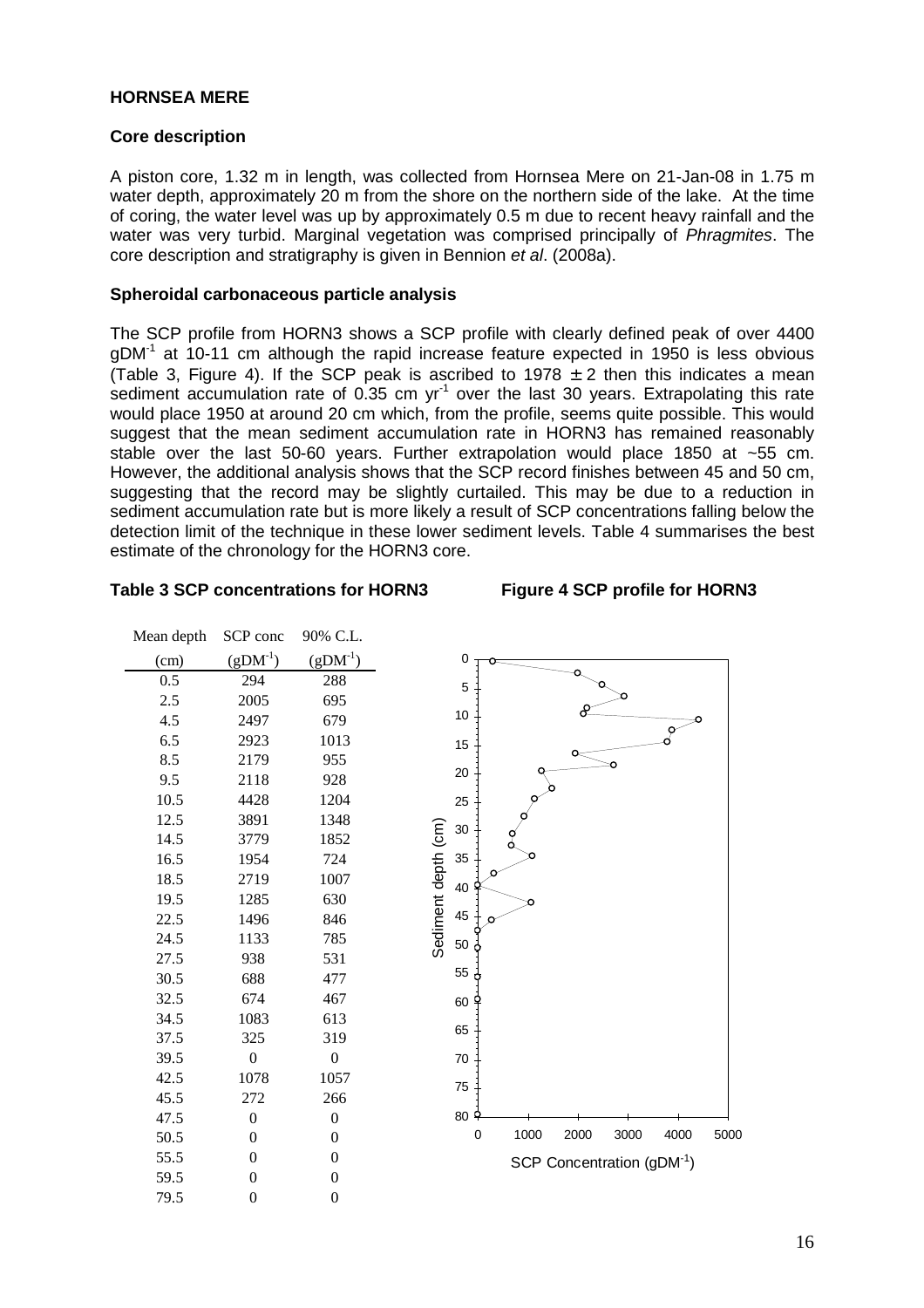| Sediment depth (cm) | Age (Years)  | Date          |
|---------------------|--------------|---------------|
| 0                   | 0            | 2008          |
| 5                   | $14 \pm 2$   | $1994 \pm 2$  |
| 10                  | $28 \pm 2$   | $1980 \pm 2$  |
| 15                  | $43 \pm 3$   | $1965 \pm 3$  |
| 20                  | $57 \pm 5$   | $1951 \pm 5$  |
| 25                  | $71 \pm 10$  | $1937 \pm 10$ |
| 30                  | $86 \pm 15$  | $1922 \pm 15$ |
| 35                  | $100 \pm 20$ | $1908 \pm 20$ |
| 40                  | $114 \pm 20$ | $1894 \pm 20$ |

# **Table 4 The SCP derived chronology for HORN3**

## **Macrofossil analysis**

#### Plant macrofossils

The cluster analysis identified two zones in the plant macrofossil record (Figure 5).

The basal zone (pre-1920) was dominated by Chara oospores. Zannichellia palustris appeared in the record at 41 cm, when the numbers of Chara oospores started to decline. In Zone 2 (post ~1920) there was a shift to a species assemblage composed of more nutrienttolerant fine-leaved Potamogeton taxa and Zannichellia palustris.

#### Zooplankton ephippia

The cluster analysis identified two zones in the ephippia record (Figure 6).

Ceriodaphnia spp. were the dominant taxa in the bottom of the core with Daphnia hyalina also abundant in Zone 1 (pre-1960). In Zone 2, Ceriodaphnia spp. abundance declined whilst the number of *Daphnia hyalina* remains expanded. The abundance of *Daphnia pulex* and Daphnia magna increased in Zone 2 and Simocephalus spp. was also present. Daphnia spp. were the dominant taxa in the upper zone (1960s to present day).

## **Discussion**

The macrofossil data suggest that the aquatic flora of Hornsea Mere was formerly dominated by Chara spp., taxa characteristic of high alkalinity waters in good condition. However, similarly to Aqualate Mere, from the early 1900s, the Charophyte community started to decline as more nutrient-tolerant species, namely Zannichellia palustris, expanded. By ~1925 another fine-leaved pondweed, Potamogeton pusillus agg., arrived reflecting enrichment of the lake. Chara oospores were not found in the uppermost part of the core, being lost from the record at some time since the mid-1960s. The findings are in good agreement with the recent plant data, based on a survey conducted by UCL in 2004, which recorded Zannichellia palustris and Potamogeton pusillus as abundant. Several other taxa were observed in the survey including Potamogeton pectinatus, Myriophyllum spicatum, Ceratophyllum demersum and one Chara species, C. globularis. However, remains of these taxa were not found in the surface sample.

The ephippia data are in agreement with the plant macrofossil data as the increase in pelagic Daphnia spp. in the core indicates greater availability of planktonic algae as a food source, thus suggesting enhanced pelagic production most likely driven by eutrophication. Whilst phosphorus data were not available, the annual mean chlorophyll a concentration recorded by the Environment Agency in 2003-4 was 26  $\mu$ g l<sup>-1</sup>, indicating high algal biomass.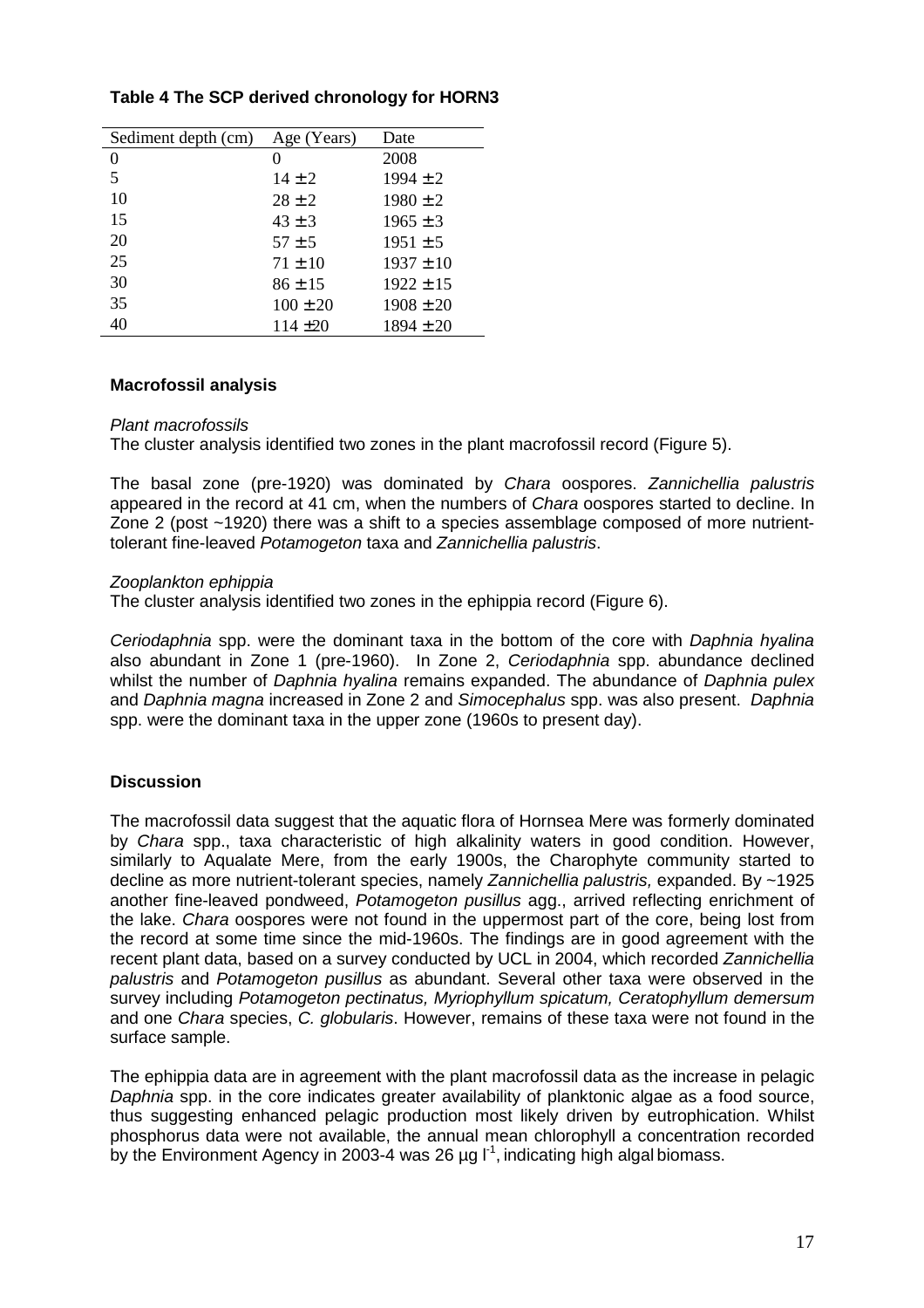In summary, the aquatic plant community of Hornsea Mere has undergone a marked shift from Charophyte to fine-leaved pondweed dominance over the last century, probably associated with enrichment of the lake. The changes have been gradual suggesting an insidious rather than a stochastic forcing mechanism.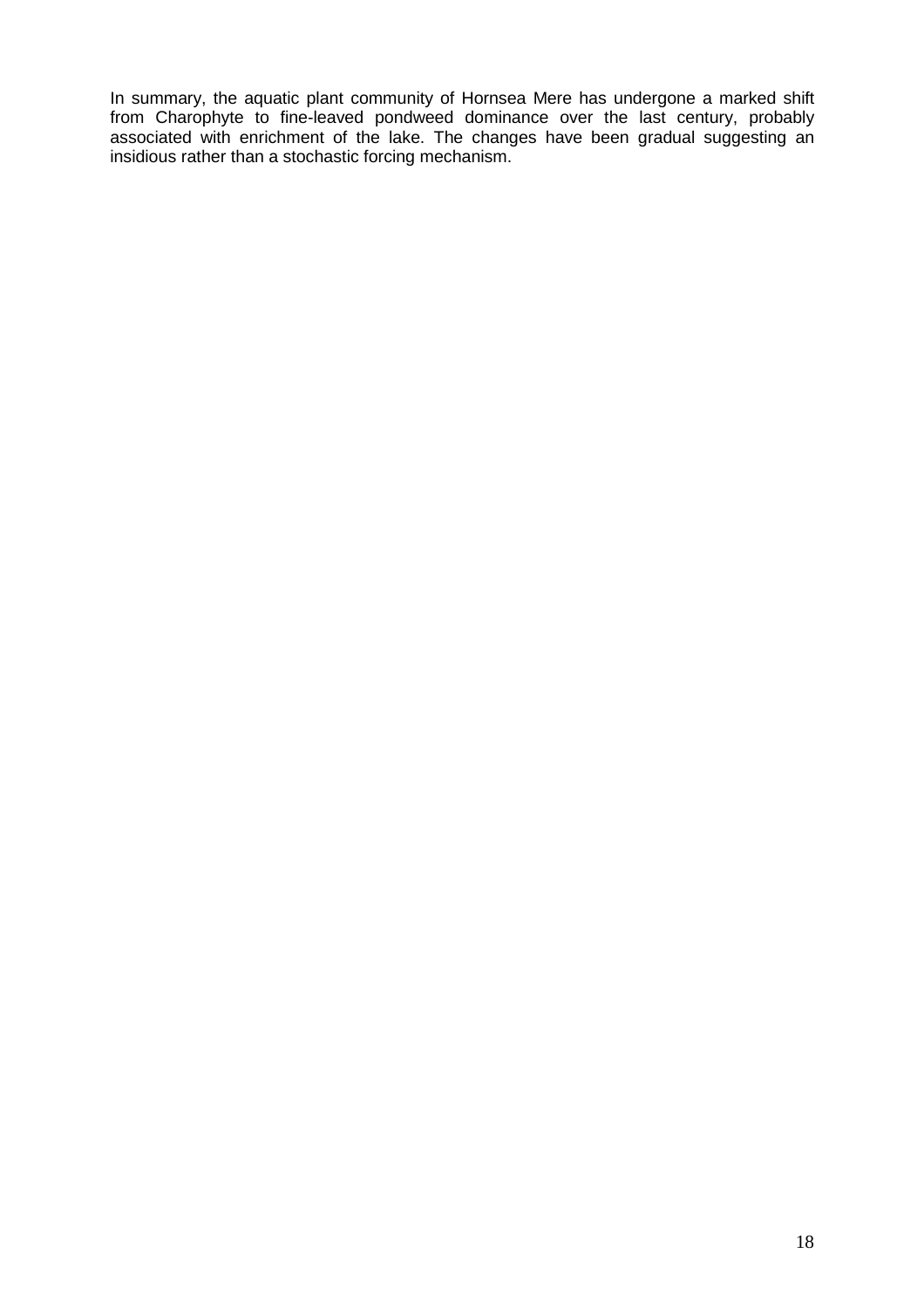

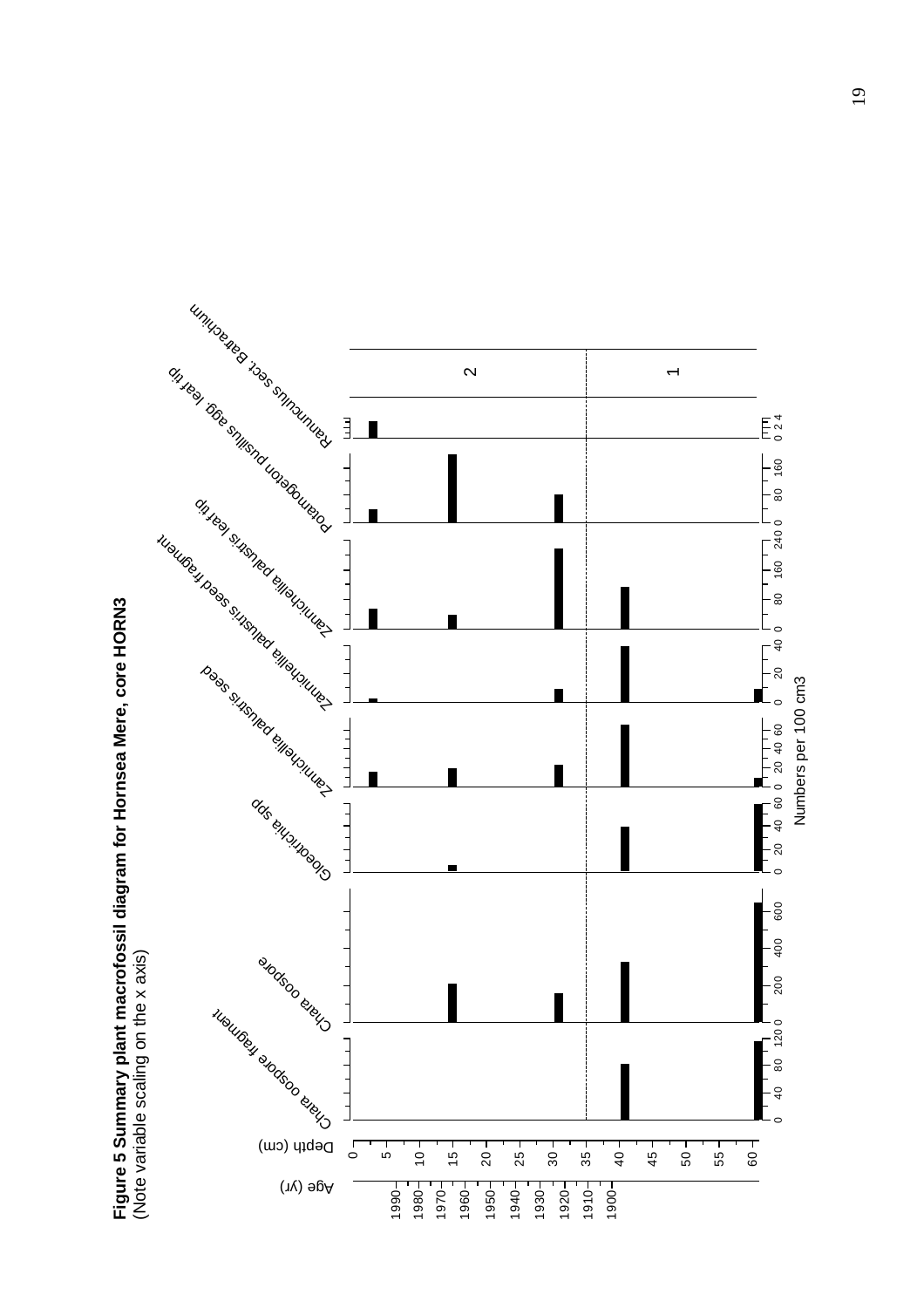Figure 6 Summary zooplankton ephippia diagram for Hornsea Mere, core HORN3<br>(Note variable scaling on the x axis) **Figure 6 Summary zooplankton ephippia diagram for Hornsea Mere, core HORN3**  (Note variable scaling on the x axis)

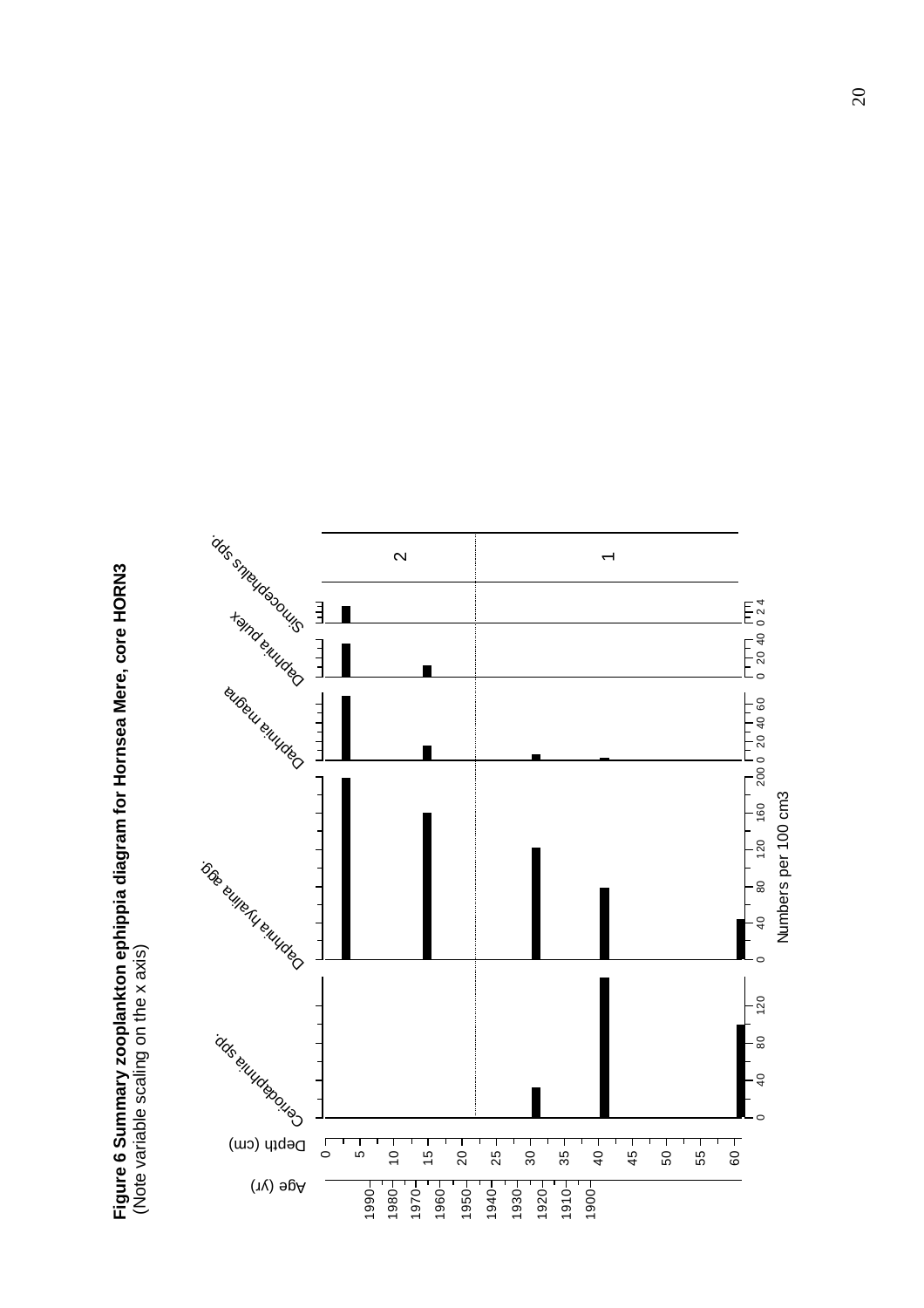# **OVER WATER**

## **Core description**

A piston core, 1.35 m in length, was collected from Over Water on 17-Jan-08 in 2.8 m water, approximately 20 m from the shore on the west side of the lake. Marginal vegetation was comprised principally of Phragmites and the submerged taxa Callitriche spp. and Elodea spp. were observed during sampling. The core description and stratigraphy is given in Bennion et al. (2008a). The SCP derived chronology is summarised in Table 5.

| Sediment depth (cm) | Age (Years) | Date          |
|---------------------|-------------|---------------|
| 0                   |             | 2008          |
| 5                   | $13 \pm 2$  | $1995 \pm 2$  |
| 10                  | $26 \pm 3$  | $1982 \pm 3$  |
| 15                  | $38 \pm 5$  | $1970 \pm 5$  |
| 20                  | $48 \pm 8$  | $1960 \pm 8$  |
| 25                  | $59 \pm 10$ | 1949±10       |
| 30                  | $69 \pm 10$ | $1939 \pm 10$ |
| 35                  | $80 \pm 15$ | $1928 \pm 15$ |

#### **Table 5 The SCP derived chronology for OVER1**

#### **Diatom analysis**

The cluster analysis identified four zones in the diatom record (Figure 7).

#### Zone 1 (42-31.5 cm; pre-1935 AD)

Zone 1 is characterised by a diverse range of diatom periphyton and only low relative abundances of planktonic taxa. The dominant periphytic taxon is Achnanthidium minutissimum (23%) and other periphytic taxa recorded in this zone include Navicula cryptocephala (9%), Fragilaria vaucheriae (6%), small Fragilaria spp. (~6%, including Staurosirella pinnata, Staurosirella construens var. venter, Pseudostaurosira pseudoconstruens and Staurosira elliptica) and Rossithidium pusilla (3%). Planktonic taxa in this zone are Cyclotella radiosa (9%), Cyclotella comensis (4%) and Tabellaria flocculosa (3%) all of which are associated with circumneutral waters of low to moderate nutrient status. Reconstructed DI-TP concentrations for the 41.5 cm sample ( $\sim$ 1915) are 33 µg l<sup>1</sup> (WA-PLS1) and 37  $\mu$ g l<sup>-1</sup> (WA-PLS2). These values largely reflect the dominance of A. minutissimum (TP optimum = 36 ug  $L^{1}$ ). Samples below the 42 cm sample were scanned and revealed that there was no significant change in the diatom assemblage between 42 cm and the core base.

#### Zone 2 (31.5-15.5 cm; 1935-1970 AD)

Zone 2 records an increase in the importance of planktonic taxa: Aulacoseira subarctica (25%) appears for the first time and the relative abundance of C. radiosa increases to 17%. Zone 2 sees the continued presence of A. minutissimum and N. cryptocephala but at considerably lower relative abundances (6% and 1%, respectively). Reconstructed DI-TP concentrations for the 21.5 cm sample  $(-1957)$  are slightly lower than those calculated for Zone 1 [30  $\mu$ g l<sup>-1</sup> (WA-PLS1) and 27  $\mu$ g l<sup>-1</sup> (WA-PLS2)], reflecting the dominance of A. subarctica (optimum = 39 µg  $\vert$ <sup>1</sup>) and C. radiosa (optimum = 35 µgl<sup>-1</sup>) but also the lower relative abundance of *N. cryptocephala* (optimum = 128  $\mu$ g l<sup>-1</sup>).

#### Zone 3 (15.5-2.5 cm; 1970-2000 AD)

Zone 3 sees the appearance of the planktonic taxa Aulacoseira ambigua (12%) and Fragilaria capucina var. mesolepta (4%), both of which are associated with waters of moderate nutrient status. This zone also sees the decline in relative abundance of taxa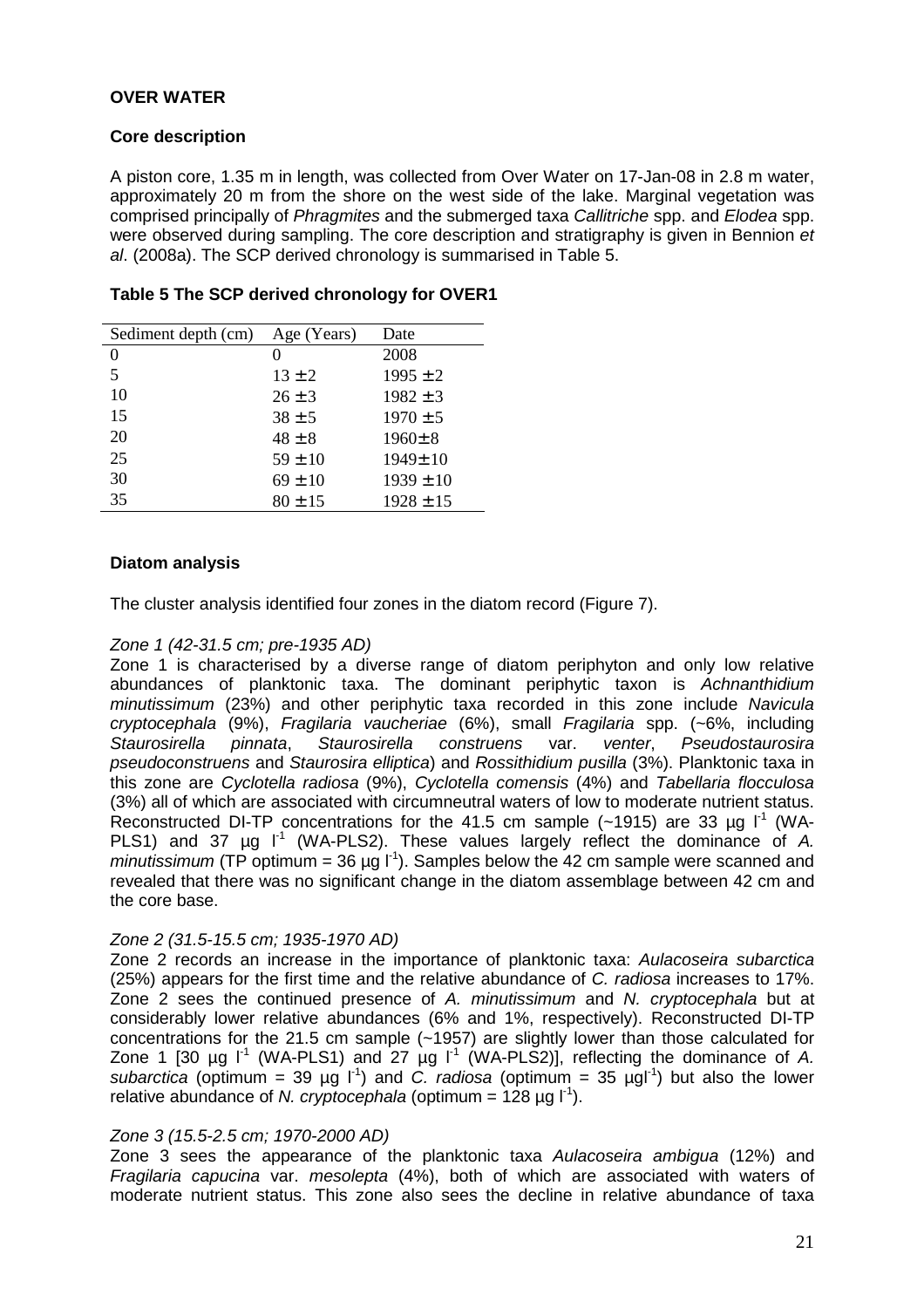associated with low to moderate nutrient levels e.g. A. subarctica (6%), C. radiosa (5%) and C. comensis (~1%), further suggesting enrichment. Reconstructed DI-TP concentrations for the 21.5 cm and 10.5 cm samples (1957 and 1982, respectively) are 32-34  $\mu$ g l<sup>-1</sup> (WA-PLS1) and 29-34  $\mu$ g l<sup>-1</sup> (WA-PLS2). These values reflect the presence of a broad range of diatom taxa with moderate TP optima. Diatom frustules in this zone were often broken, tentatively suggesting a lowering of the water level and an increase in turbidity due to wind stress.

# Zone 4 (2.5-0 cm; 2000-2008 AD)

Zone 4 sees the appearance, albeit at low relative abundance, of Asterionella formosa (2%), a taxon associated with moderately enriched waters. The presence of this taxon in the surface sediment suggests enrichment and is unlikely to be the result of a seasonal artefact (i.e. a 'bloom' immediately prior to sampling), since it is not recorded in the 2.5 cm sample or further down the core. This zone also sees the continued presence of A. ambigua, A. subarctica, F. capucina var. mesolepta and A. minutissimum at similar abundances to those recorded in zone 3. The relative abundance of C. radiosa (3%) continues to decrease. Reconstructed DI-TP concentrations for the 0.5 cm sample (2008) are 45  $\mu$ q l<sup>-1</sup> (WA-PLS1) and 38  $\mu$ g l<sup>-1</sup> (WA-PLS2). These values reflect the presence of diatom taxa with relatively high TP optima e.g. A. formosa (optimum = 76  $\mu$ g l<sup>-1</sup>). Both the floristic changes and reconstructed DI-TP concentrations for Zone 4 suggest increasing nutrient levels.

## **Macrofossil analysis**

#### Plant macrofossils

The cluster analysis identified two zones in the plant macrofossil record (Figure 8).

Zone 1 is characterised by Chara, Nitella and Isoetes lacustris, the latter dominating, with a high abundance of terrestrial mosses and *Juncus* (not shown). There were no aquatic plant remains in the 70 cm sample. In Zone 2 (from ~1920) the terrestrial species decline and Nitella and Isoetes lacustris remains disappear. Chara oospores are still present but the aquatic species assemblage shifts towards one comprised of fine-leaved Potamogeton spp., Callitriche and Myriophyllum spicatum in the upper part of the record.

## Zooplankton ephippia

The cluster analysis identified two zones in the ephippia record (Figure 9).

Ephippial remains were scarce in Zone 1 (pre~1950) with dominance by *Daphnia hyalina*. In Zone 2 (from ~1950) Daphnia hyalina continues to dominate but the remains of pelagic species are considerably more abundant and include Daphnia pulex and Ceriodaphnia spp.

## **Discussion**

There has been a moderate degree of diatom floristic change in the Over Water core. The diatom species shifts provide evidence for gradual nutrient enrichment. However, the DI-TP reconstruction suggests relatively stable nutrient levels throughout most of the core and only indicates enrichment in recent years, coincident with the appearance of Asterionella formosa. This is largely because Aulacoseira subarctica occurs in relatively high abundance in Zone 2 and this taxon has a low TP optimum in the training set. Nevertheless, the decline in A. minutissimum and expansion of the planktonic taxa, A. subarctica and C. radiosa, in the mid-1900s does mark the first sign of increased production. The DI-TP values for the surface sample are in good agreement with the recent measured TP concentration for Over Water of  $45 \mu g$   $I^1$  (Environment Agency data, September 2005). Longer term phosphate data for the period 1985-1989 gives a mean of 17  $\mu$ g  $I^1$  and this was estimated to equate to a mean TP concentration of  $\sim$ 30 µg  $I^1$  by Thackeray & Maberly (2007). Therefore, the DI-TP values for this period closely match the measured values. There is tentative evidence for lowered water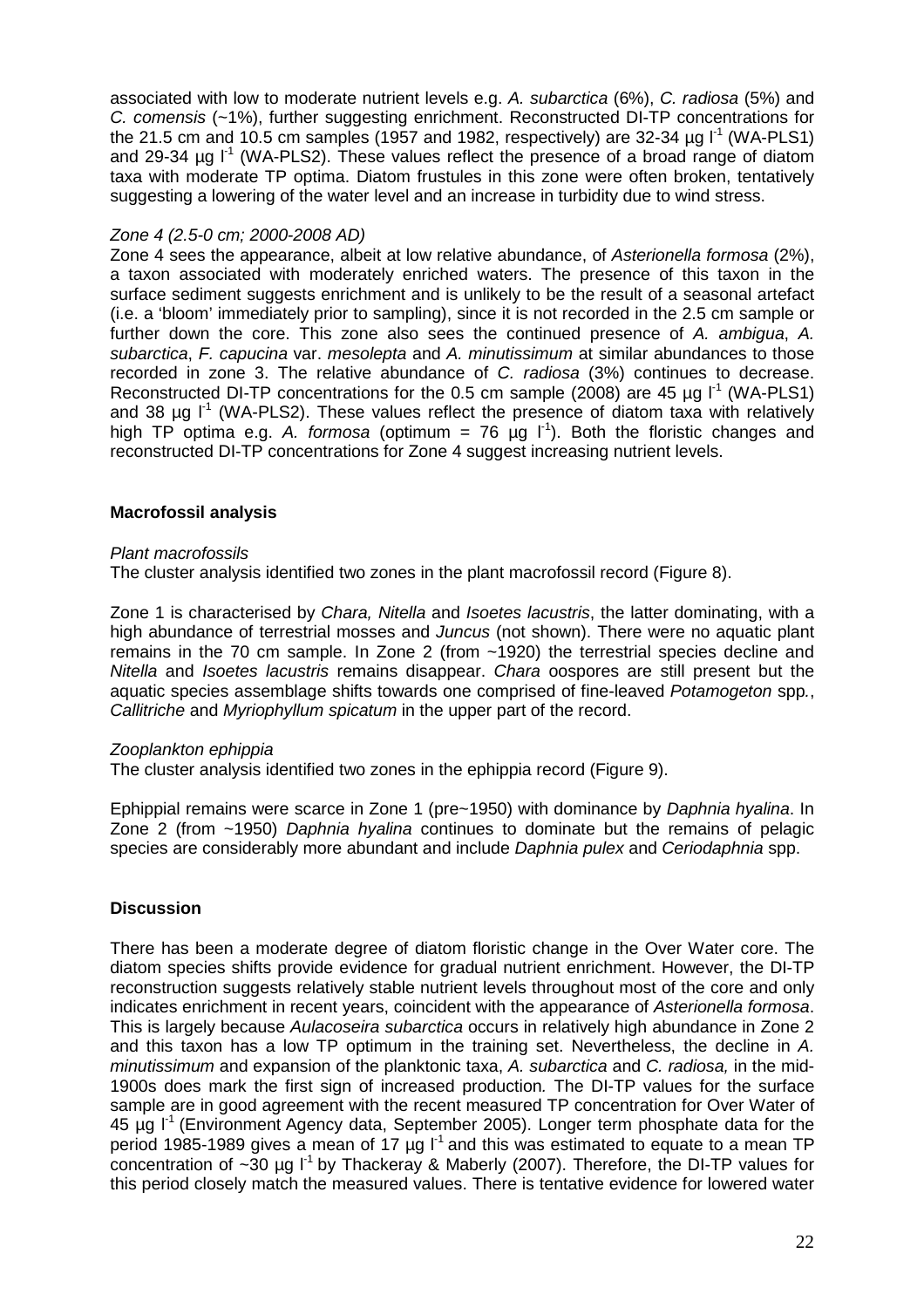levels during the 1980s and 1990s provided by increased breakage of diatom frustules throughout this period but this is not conclusive.

The plant macrofossil data indicate that Over Water formerly supported *Isoetes lacustris*, a species typically associated with low alkalinity, relatively unproductive, dilute waters, as well as Nitella and Chara spp. Scarcity of aquatic plant remains, high between-sample variability, and the relatively small number of samples analysed makes it somewhat difficult to interpret the shifts in any detail but both *Isoetes lacustris* and *Nitella* spp. were lost from the sediment record some time between 1920 and 1950. The timing of this loss is, therefore, coincident with the first changes in the diatom assemblages, indicative of enrichment. Chara oospores are still present in the surface sample but the aquatic species assemblage shifted towards one comprised of fine-leaved Potamogeton spp., Callitriche and Myriophyllum spicatum from around the mid-1950s. Based on the ecology of these taxa, the shifts observed in the diatom record, and the currently high phosphorus concentrations in the lake, these changes are most likely driven by progressive eutrophication. The changes in the *Daphnia* ephippia are also coincident with those in the plant macrofossil record as there is a marked increase in open water taxa from the mid-1950s suggesting enhanced pelagic productivity.

The findings are in accordance with recent aquatic macrophyte surveys that suggest that the site has deteriorated, and has lost characteristic species for which the site was originally notified (Natural England, 2006). Over Water is used for water supply and there are concerns that the fluctuating water levels may also have had a detrimental effect on the aquatic plant community. Based on hydroacoustic surveys and modelling of macrophyte distribution under various drawdown scenarios, Thackeray et al. (2007) concluded that there would be a rapid reduction in macrophyte cover with drawdown, particularly over the first 2 m below top water level. During a plant survey conducted by UCL in 2005, the shallow water zone, up to approximately 1 m water depth, was exposed and dry (Goldsmith, pers. comm.). Furthermore, the non-native, invasive species, Elodea nuttallii, now dominates the submerged community and this may have out-competed some of the native species. This species does not produce viable remains and is therefore not recorded in the macrofossil data.

In summary, Over Water has experienced a loss of isoetids and replacement by elodeids over the period represented by the core. This is most likely associated with gradual eutrophication but alterations in water level and the introduction of Elodea nuttallii may also be contributing factors.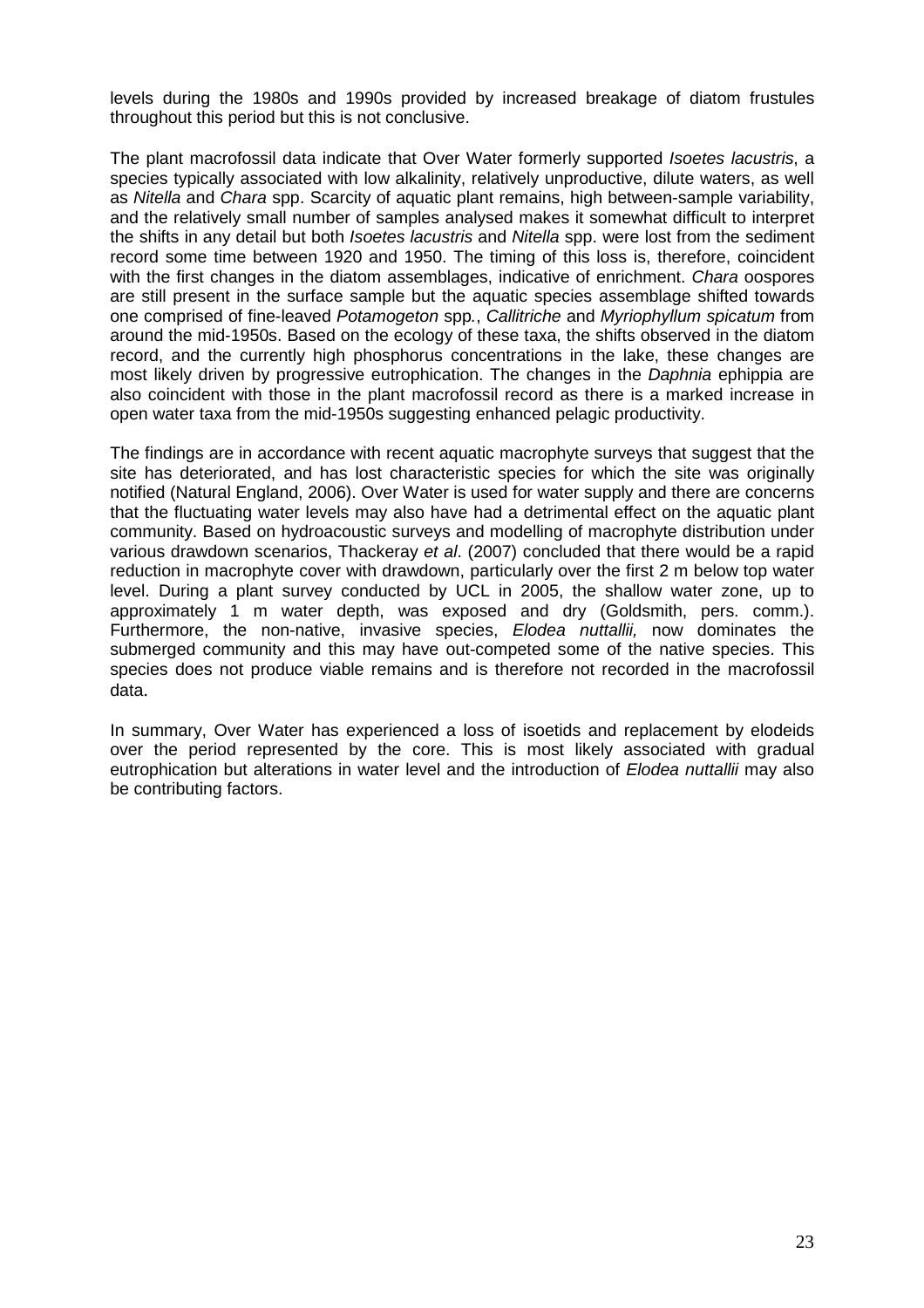

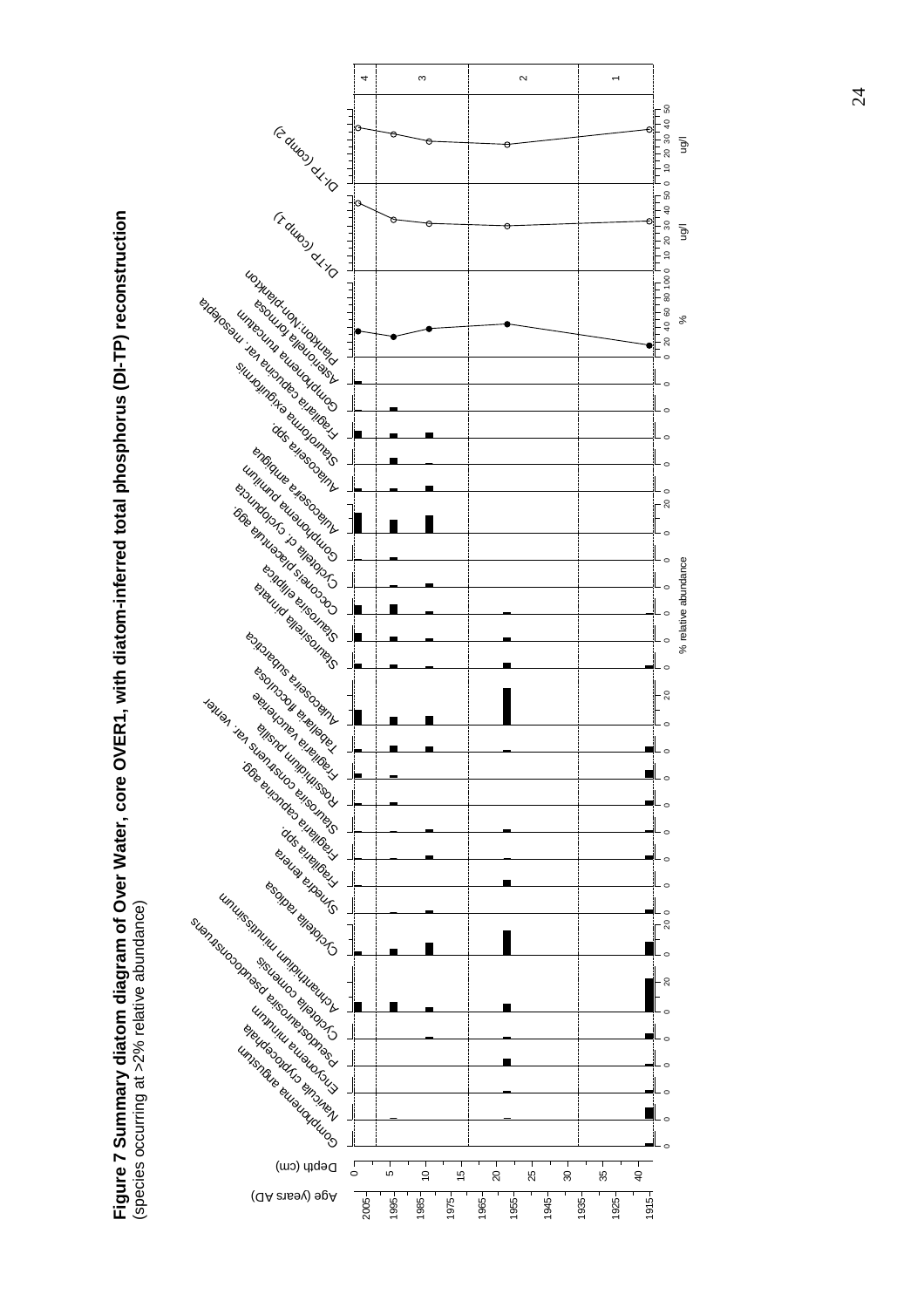

**Figure 8 Summary plant macrofossil diagram for Over Water, core OVER1**  Figure 8 Summary plant macrofossil diagram for Over Water, core OVER1<br>(Note variable scaling on the x axis)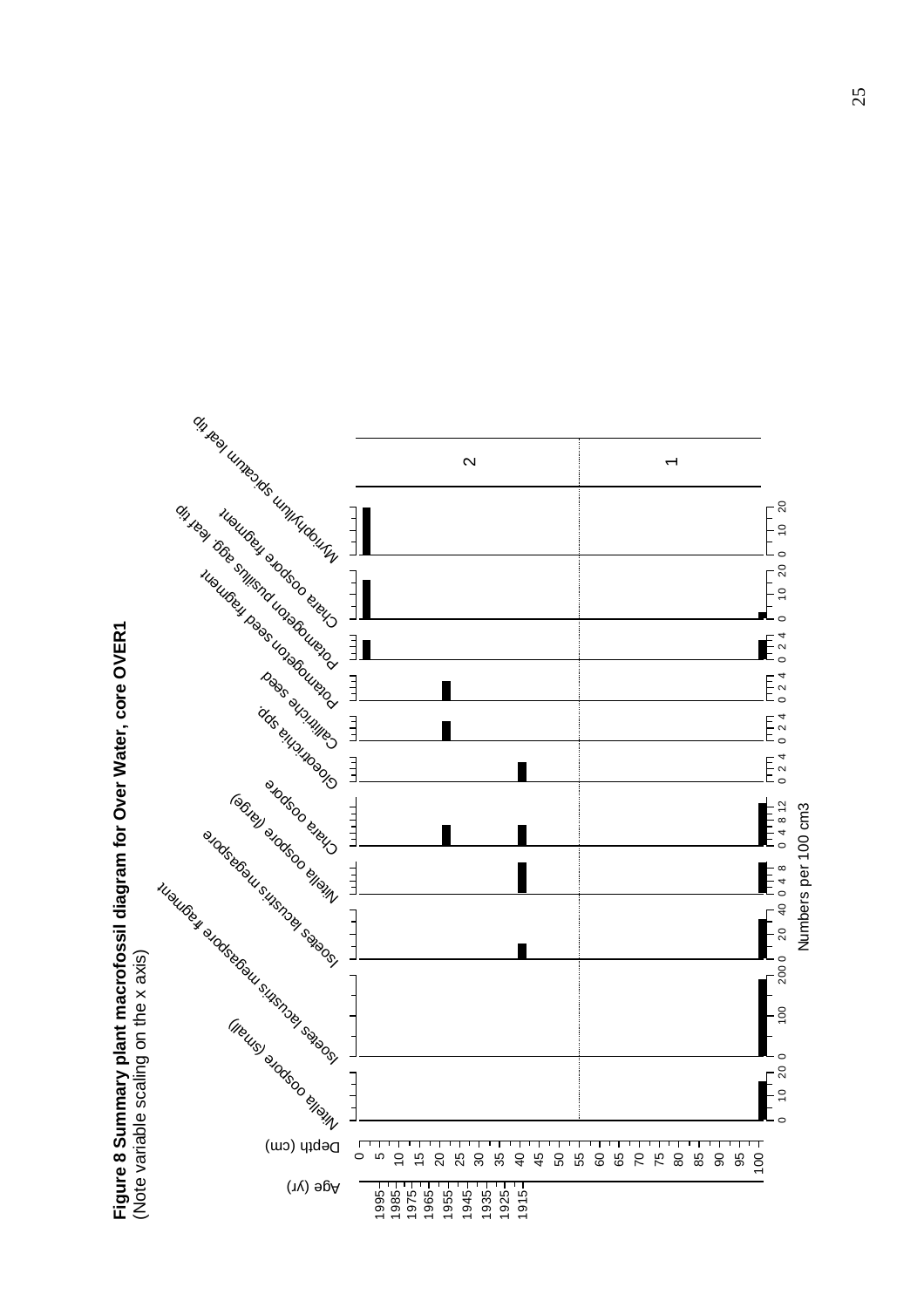**Figure 9 Summary zooplankton ephippia diagram for Over Water, core OVER1**  Figure 9 Summary zooplankton ephippia diagram for Over Water, core OVER1<br>(Note variable scaling on the x axis) (Note variable scaling on the x axis)

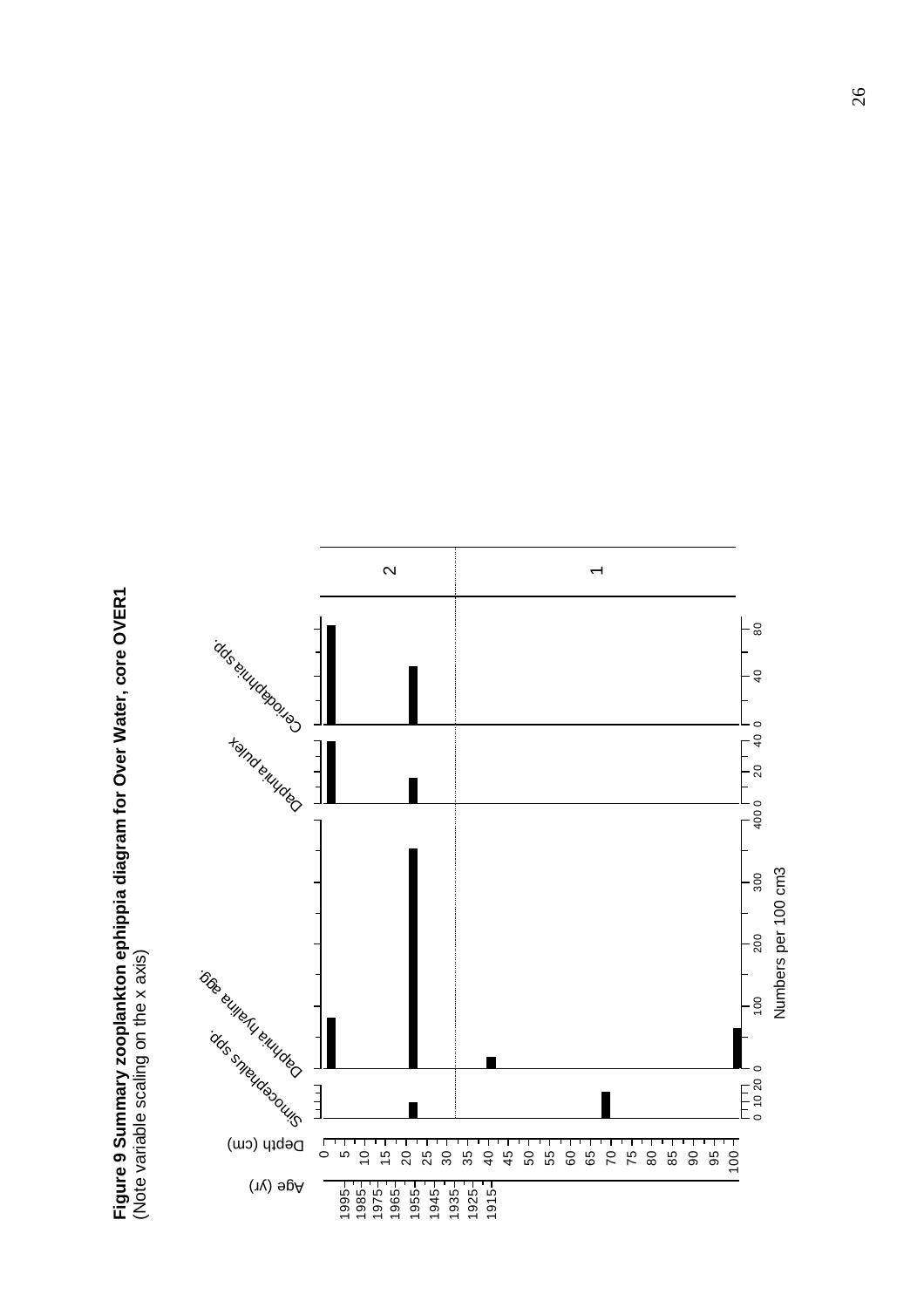## **CUNSWICK TARN**

## **Core description**

A piston core, 0.74 m in length, was collected from Cunswick Tarn on 16-Jan-08 in 2.4 m water, approximately 10 m from the shore on the west side of the lake. Marginal vegetation included Phragmites, Salix, Alnus, and beds of Nuphar lutea. Fragments of Elodea canadensis and a fine-leaved Potamogeton (probably berchtoldii) were also seen during coring. The lake is used for wildfowl shooting and has several hides and feeders. There was evidence of trampling and reed cutting. The core description and stratigraphy is given in Bennion et al. (2008a). The SCP derived chronology is summarised in Table 6.

| Sediment depth (cm) | Age (Years)  | Date          |
|---------------------|--------------|---------------|
| 0                   | 0            | 2008          |
| 5                   | $20 \pm 2$   | $1988 \pm 2$  |
| 10                  | $37 \pm 3$   | $1971 \pm 3$  |
| 15                  | $51 \pm 4$   | $1957 \pm 5$  |
| 20                  | $64 \pm 8$   | $1944 \pm 8$  |
| 25                  | $87 \pm 10$  | $1921 \pm 10$ |
| 30                  | $110 \pm 15$ | $1898 \pm 15$ |
| 35                  | $133 \pm 20$ | $1875 \pm 20$ |
| 40                  | $155 \pm 25$ | $1853 \pm 25$ |

# **Table 6 The SCP derived chronology for CUNS1**

#### **Macrofossil analysis**

#### Plant macrofossils

The cluster analysis identified two zones in the plant macrofossil record (Figure 10).

Characeae dominated Zone 1 (pre ~1900). Five distinct morphotypes of oospore were identified using the identification model (Davidson et al. in prep). C. vulgaris 'type' dominated the 70 cm sample but small numbers of C. rudis 'type'' and C. aspera 'type' were also found. In the 35 cm sample, C. rudis 'type' oospores dominated and C. globularis 'type' was also abundant. Additionally, C. aspera 'type' was present and one oospore was identified as C. aculeolata 'type', although given that this is based on one specimen there is much greater uncertainty associated with this identification. The only other plant remains found in Zone 1 were Potamogeton cf. praelongus seeds. In Zone 2 (from ~1940) Chara oospores become scarce and the record is dominated by Nymphaeaceae trichosclereids. Potamogeton species were still present and Callitriche seeds were found in the surface sample. Terrestrial mosses, Juncus and Cyperaceae also appear in Zone 2 (data not shown).

## Zooplankton ephippia

The cluster analysis identified two zones in the ephippia record (Figure 11).

Zooplankton ephippial remains were scarce in Zone 1 with few remains found in the 40 and 70 cm samples. In Zone 2, Daphnia hyalina and Ceriodaphnia spp. first appeared in the record at 35 cm (~1875) and their abundances increased towards the top of the core. Daphnia hyalina was the dominant species in this zone but the large-bodied Daphnia pulex, a pelagic species, was also abundant and Simocephalus spp., associated with plant beds, was recorded in low numbers.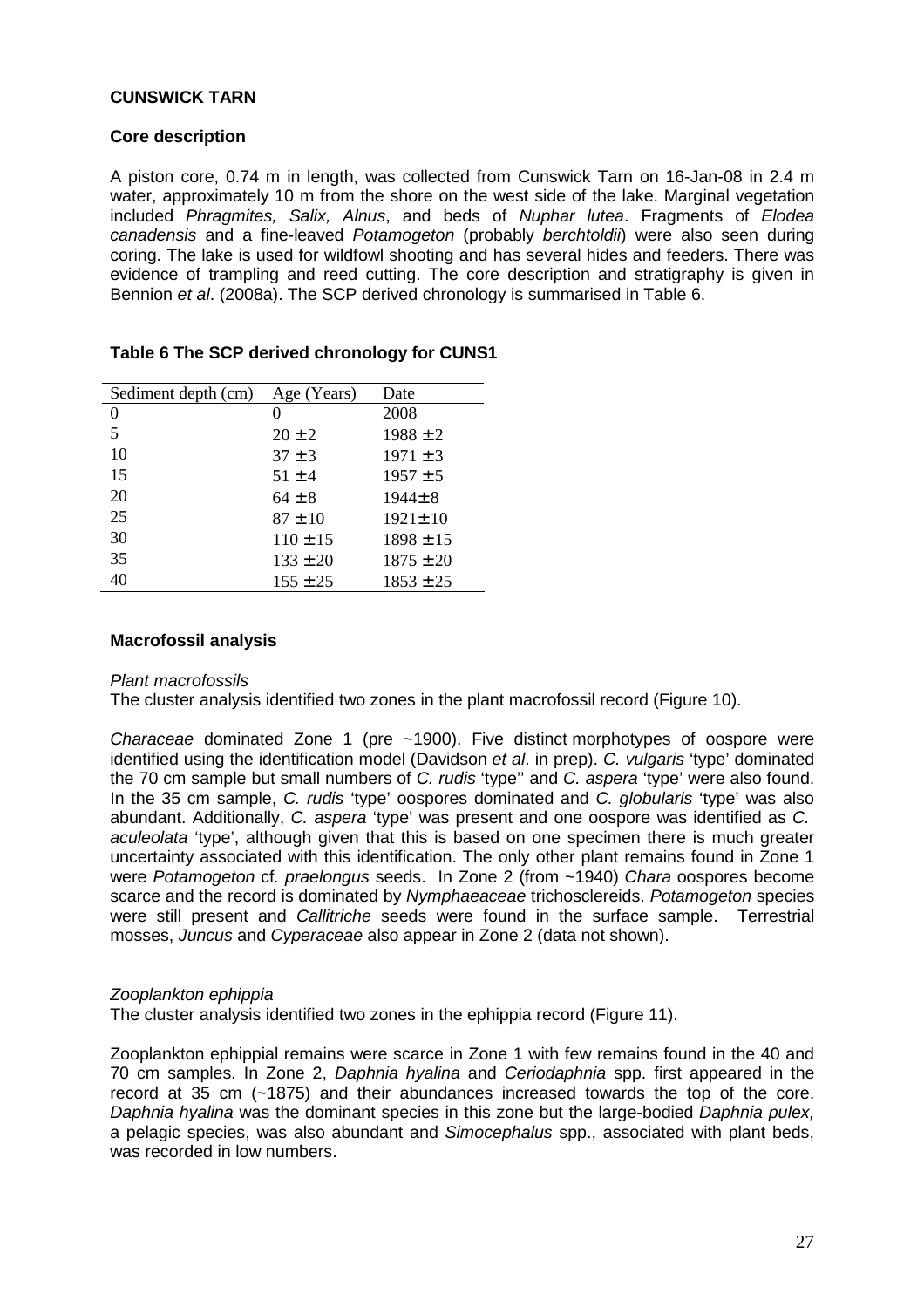# **Discussion**

The plant macrofossil data indicate that, prior to ~1900, Cunswick Tarn supported a diverse Charophyte community. The oospore identification model suggests that there were at least five different types. This agrees with early plant records for the site that indicate that the flora was typical of a mesotrophic, calcareous (marl) lake (Type 5A of Palmer et al., 1992). Various surveys reported occurrence of Chara aculeolata, Chara globularis agg. and Chara curta in ~1900 (Stewart, 2006). However, interestingly the oospore types found in the 35 cm sample (~1875) are different to those in the lowermost sample which may reflect a shift in the Charophyte flora to a more marl lake type. For example, C. vulgaris 'type' was found at the base of the core where carbonate content was low whilst C. rudis 'type' and C. cf. aculeolata 'type', taxa typically associated with base-rich conditions, were found at 35 cm which coincides with high carbonate content in the 30-40 cm section of the core (Bennion et al., 2008a). This could represent either localised marl precipitation around the plant beds themselves or possibly lake wide precipitation of marl. Given that only five samples were analysed here and accepting that macrofossil and plant records are patchy, firmer conclusions cannot be drawn from this analysis. However, further samples will be analysed for plant macrofossils and Cladocera remains by Emma Wiik as part of an ongoing PhD on the lake.

The abundance of Chara oospores declined markedly some time between around 1880 and the mid-1900s and the charophytes were replaced by elodeids. From around 1950 the macrofossil record was dominated by Nymphaeaceae trichosclereids. The timing of the shift is synchronous with the change in sediment composition as the carbonate content declines again in the upper 30 cm of the core, potentially signalling the cessation of marl precipitation. The changes are also coincident with those in the ephippia record which exhibit a marked increase in open water Daphnia spp., particularly since ~1950, indicative of enhanced pelagic production. The palaeoecological results are in accordance with observed changes in the aquatic plant community of the lake. In a survey undertaken in 2005, only Nuphar lutea was recorded (Stewart, 2006) and in 2004 Nuphar lutea was dominant although small fragments of Potamogeton pusillus and Potamogeton obtusifolius were also found (Darwell, 2004). Indeed at the time of the 2005 survey, a moderate blue-green algal bloom was present. There is, therefore, strong evidence that the aquatic flora of the lake has undergone profound changes and this is most likely associated with enrichment. The site is currently used for wildfowling with several shooting butts on the shore. Grain is introduced to attract the wildfowl which has resulted in some filamentous algal growth in the vicinity (Stewart, 2006). Diffuse pollution may also be a potential source of nutrients.

In summary, the aquatic plant community of Cunswick Tarn has shifted from a Charophyte dominated flora typical of a mesotrophic, calcareous (marl) lake, to one dominated by Nymphaeaceae and elodeids, most probably caused by eutrophication.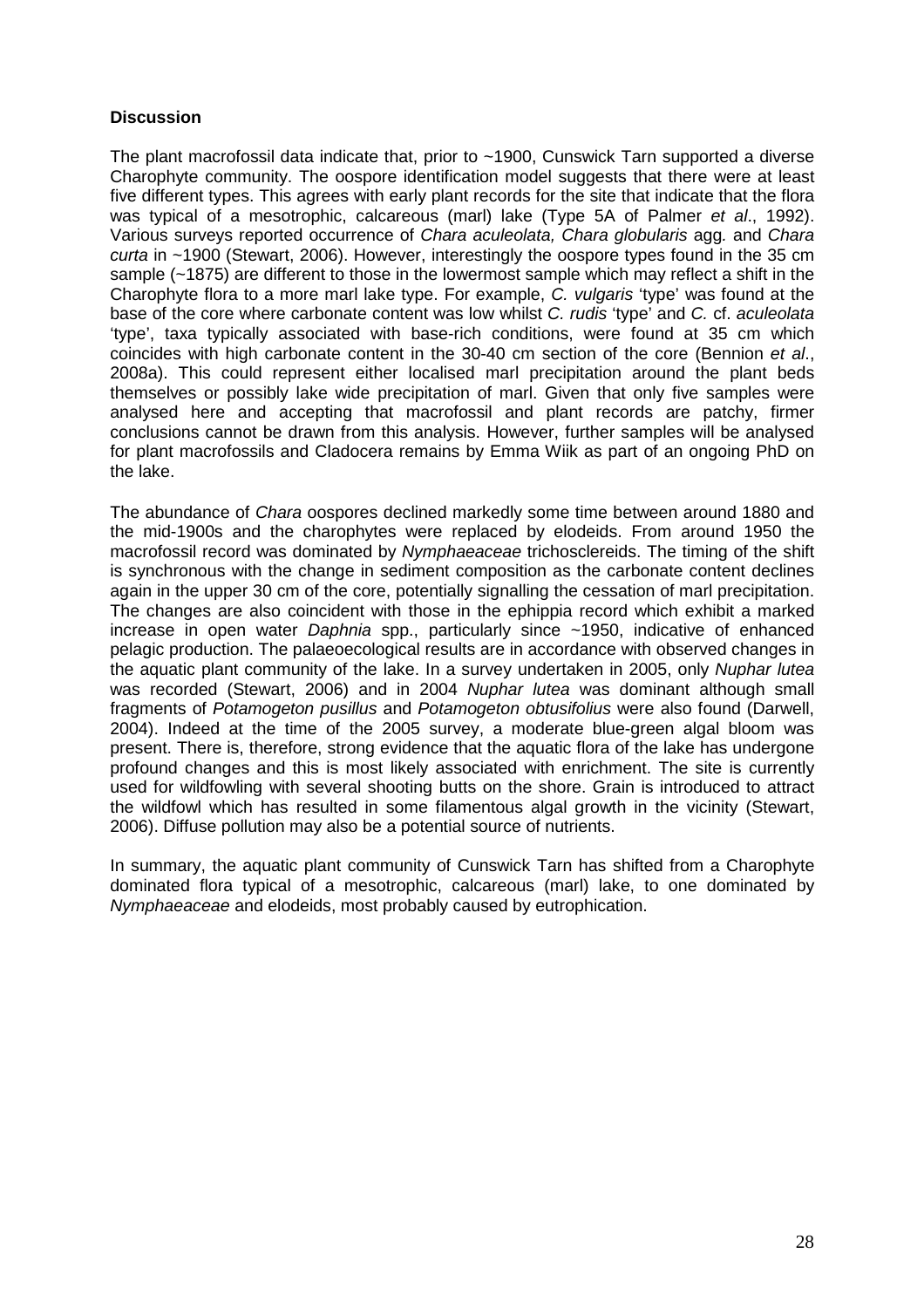

**Figure 10 Summary plant macrofossil diagram for Cunswick Tarn, core**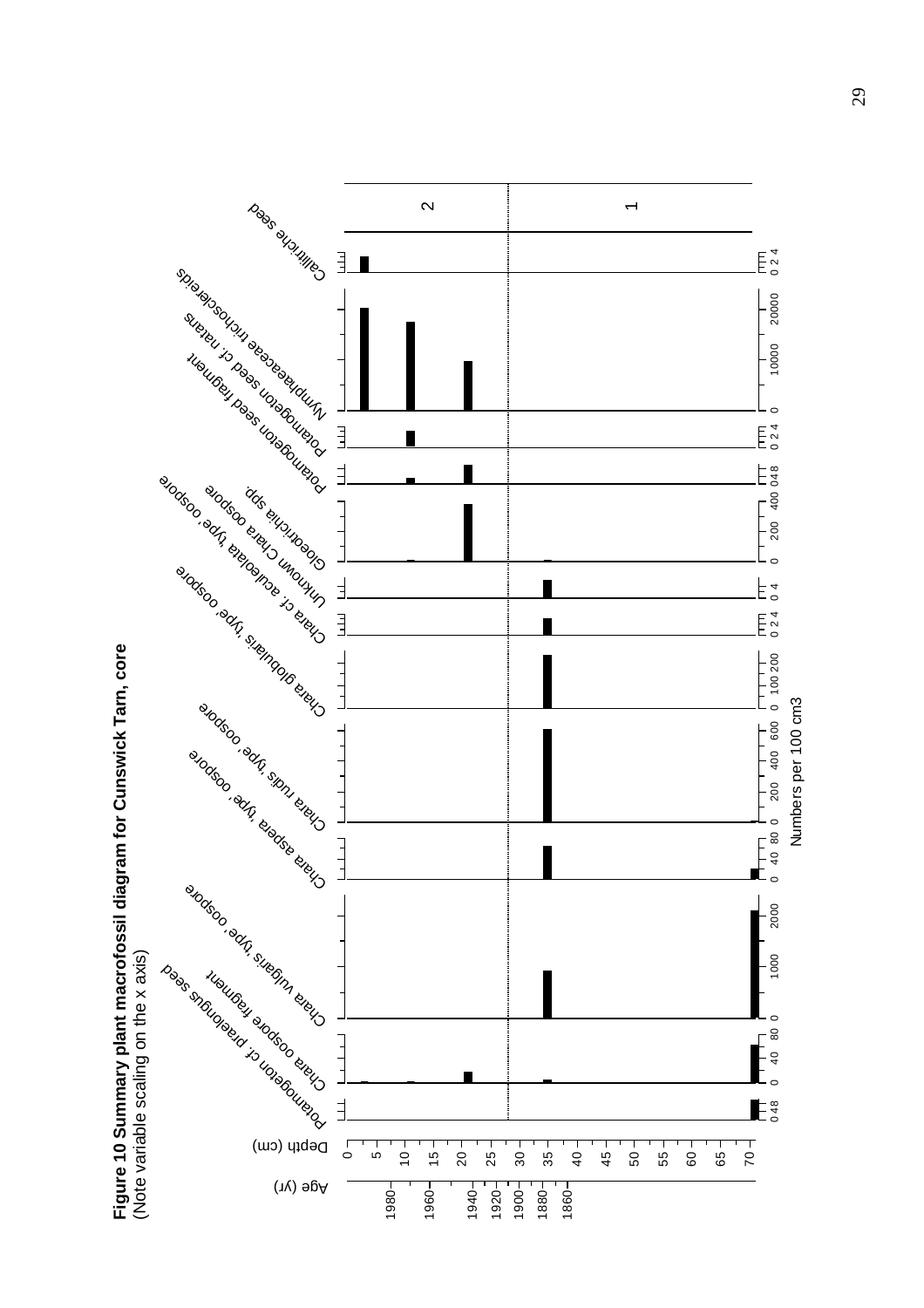Figure 11 Summary zooplankton ephippia diagram for Cunswick Tarn, core CUNS1<br>(Note variable scaling on the x axis) **Figure 11 Summary zooplankton ephippia diagram for Cunswick Tarn, core CUNS1**  (Note variable scaling on the x axis)

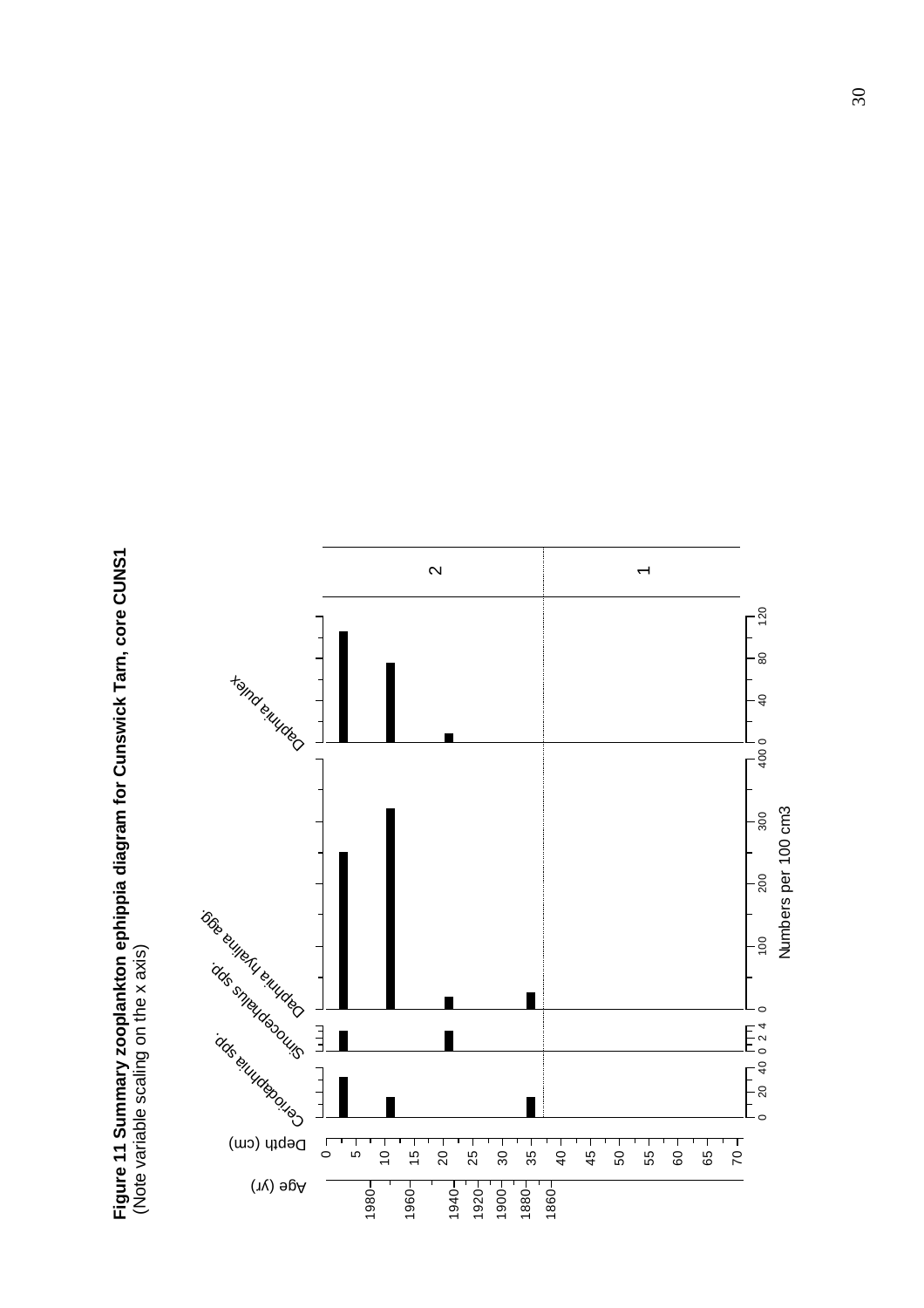# **SUNBIGGIN TARN**

## **Core description**

A piston core, 1.35 m in length, was collected from Sunbiggin Tarn on 19-Jan-08 in 2.3 m water depth, approximately 15 m from the shore on the southern side of the lake. At the time of coring, the water level was up by approximately 0.5 m due to recent heavy rainfall. Marginal vegetation was comprised of Typha and Phragmites. The core description and stratigraphy is given in Bennion et al. (2008a).

#### **Spheroidal carbonaceous particle analysis**

The SCP profile from SUNB3 shows a SCP profile with clearly defined peak of over 4300  $qDM<sup>-1</sup>$  at 34-35 cm (Table 7, Figure 12). If this peak is ascribed the date of 1978  $\pm$  2 then this indicates a rapid mean sediment accumulation rate of 1.15 cm  $yr<sup>-1</sup>$  over the last 30 years. Extrapolating this rate would place 1950, the time at which a rapid increase in SCP concentration is usually observed, at ~66 cm. The profile would suggest that this feature probably occurs slightly above this at ~60 cm indicating a mean sediment accumulation rate of  $\sim$ 1.0 cm yr<sup>-1</sup> for the period 1950-1978 and a slight increase in accumulation rate in recent decades. This rapid accumulation rate would also suggest that if it continued below the analysed section then SCPs should still be present at the base of the core at 134-135 cm. However, the additional analysis shows that the SCP record finishes between 89-99 cm, suggesting that the record may be curtailed, probably as a result of the detection limit of the technique in this rapidly accumulating core. The best available chronology is therefore summarised in Table 8.

#### **Table 7 SCP concentrations for SUNB3 Figure 12 SCP profile for SUNB3**

| Mean depth | SCP conc         | 90% C.L.         |                                                     |
|------------|------------------|------------------|-----------------------------------------------------|
| (cm)       | $(gDM-1)$        | $(gDM^{-1})$     | 0                                                   |
| 0.5        | 344              | 337              |                                                     |
| 4.5        | 1202             | 589              | 10                                                  |
| 9.5        | $\boldsymbol{0}$ | $\boldsymbol{0}$ |                                                     |
| 14.5       | 975              | 676              | 20                                                  |
| 19.5       | 758              | 525              |                                                     |
| 24.5       | 790              | 447              | 30                                                  |
| 30.5       | 2049             | 898              | 40                                                  |
| 34.5       | 4359             | 1068             |                                                     |
| 37.5       | 3811             | 1078             | 50                                                  |
| 39.5       | 1844             | 738              | Sediment depth (cm)                                 |
| 42.5       | 1573             | 689              | 60                                                  |
| 44.5       | 2568             | 890              |                                                     |
| 47.5       | 934              | 916              | 70                                                  |
| 49.5       | 958              | 664              |                                                     |
| 52.5       | 1975             | 1117             | 80                                                  |
| 54.5       | 1173             | 813              | 90                                                  |
| 57.5       | 1656             | 1148             |                                                     |
| 59.5       | 313              | 306              | 100                                                 |
| 64.5       | 742              | 514              |                                                     |
| 70.5       | 624              | 611              | 110 ዓ                                               |
| 74.5       | 658              | 644              |                                                     |
| 79.5       | 371              | 364              | 120                                                 |
| 89.5       | 324              | 318              | 130 $\frac{4}{1}$                                   |
| 99.5       | $\boldsymbol{0}$ | $\boldsymbol{0}$ |                                                     |
| 109.5      | $\overline{0}$   | $\boldsymbol{0}$ | 140                                                 |
| 119.5      | $\boldsymbol{0}$ | $\boldsymbol{0}$ | 1000<br>$\mathbf 0$<br>2000<br>3000<br>4000<br>5000 |
| 129.5      | $\boldsymbol{0}$ | $\boldsymbol{0}$ |                                                     |
| 134.5      | $\boldsymbol{0}$ | $\boldsymbol{0}$ | SCP Concentration (gDM-1)                           |
|            |                  |                  |                                                     |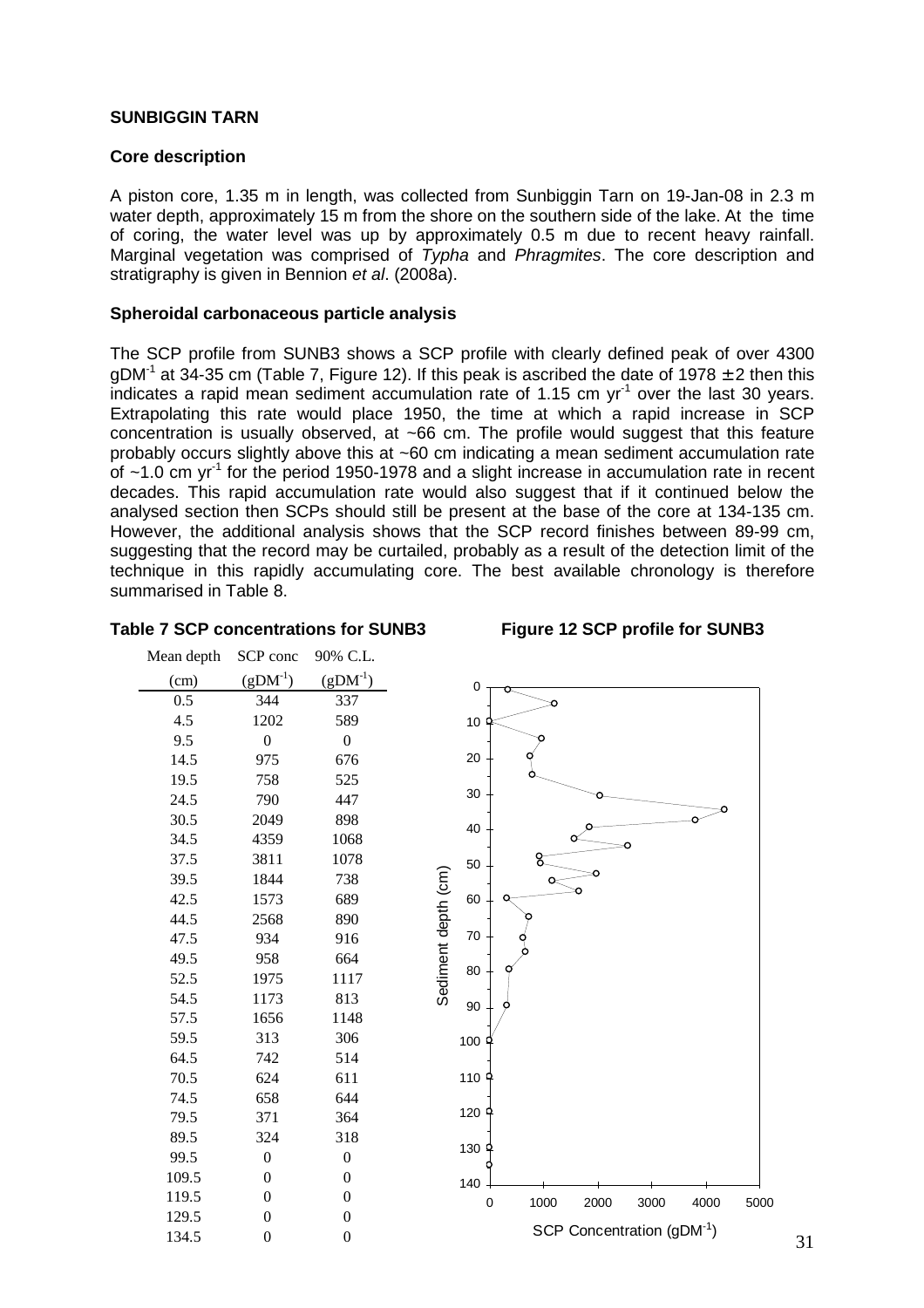# **Table 8 The SCP derived chronology for SUNB3**

| Sediment depth (cm) | Age (Years) | Date          |
|---------------------|-------------|---------------|
| $^{(1)}$            | 0           | 2008          |
| 10                  | $9 \pm 2$   | $1999 \pm 2$  |
| 20                  | $17 \pm 2$  | $1991 \pm 2$  |
| 30                  | $26 \pm 3$  | $1982 \pm 3$  |
| 40                  | $36 \pm 5$  | $1972 \pm 5$  |
| 50                  | $46 \pm 15$ | $1962 \pm 5$  |
| 60                  | $56 \pm 8$  | $1952 \pm 8$  |
| 70                  | $66 \pm 10$ | $1942 \pm 10$ |
| 80                  | $76 \pm 15$ | $1932 \pm 15$ |

#### **Macrofossil analysis**

#### Plant macrofossils

The cluster analysis identified two zones in the plant macrofossil record (Figure 13).

Zone 1 (pre-1950) was dominated by terrestrial mosses and Juncus seeds (not shown). Chara oospores first appeared in the record at 97 cm (~1900) and were most abundant in Zone 2 in the 30 cm sample (~1982) although at relatively low abundances. Three distinct morphotypes of oospore were identified using the identification model (Davidson et al. in prep): C. vulgaris 'type', C. rudis 'type' and C. aspera 'type'. However, given that these identifications are based on small numbers of oospores, there is some uncertainty associated with them. Myriophyllum leaf tips and Nitella oospores were also recorded in Zone 1. In the 65 cm sample only (mid-1940s) Potamogeton crispus turions were abundant. In Zone 2 (post-~1980) Zannichellia palustris arrived. Other remains in Zone 2 include Nitella oospores and Callitriche spp. but Chara oospores were notably absent from the surface sample. Terrestrial mosses, Juncus seeds and Cyperaceae were still relatively abundant, although in lower numbers than in Zone 1 (not shown).

#### Zooplankton ephippia

The cluster analysis identified two zones in the ephippia record (Figure 14).

The ephippial remains of Chydorus sphaericus, a littoral-benthic species, dominated at the base of the core and increased in number throughout Zone 1 (pre-1950). Simocephalus spp. was also present. In Zone 2 (from ~1982) the remains of C. sphaericus were no longer present and the numbers of pelagic species, Daphnia hyalina and Daphnia pulex, increased markedly, peaking in the 30 cm sample. This peak in Daphnia spp. corresponded to a high number of macroinvertebrate remains and was the depth at which Cyprinid scale fragments were found (data not shown). Ephippial remains in the surface sample were scarce.

## **Discussion**

The plant macrofossil data indicate that Sunbiggin Tarn supported Charophytes including potentially three Chara types and Nitella spp., and elodeids, including Myriophyllum (probably spicatum) and Potamogeton crispus, prior to around 1960. The latter two taxa disappeared from the fossil record some time between 1950 and 1980 but the Charophytes were still abundant in the 1980s. By ~1980 Zannichellia palustris appeared in the record perhaps signalling enrichment given that this is a nutrient tolerant plant. The surface sediment contained remains of only Nitella spp. and Z. palustris suggesting that there has been a decline in the Chara community since the mid-1980s although this may be a function of the low density of remains in this uppermost sample. The change in the ephippia record is synchronous with the main shifts in the plant remains with the major increase in open water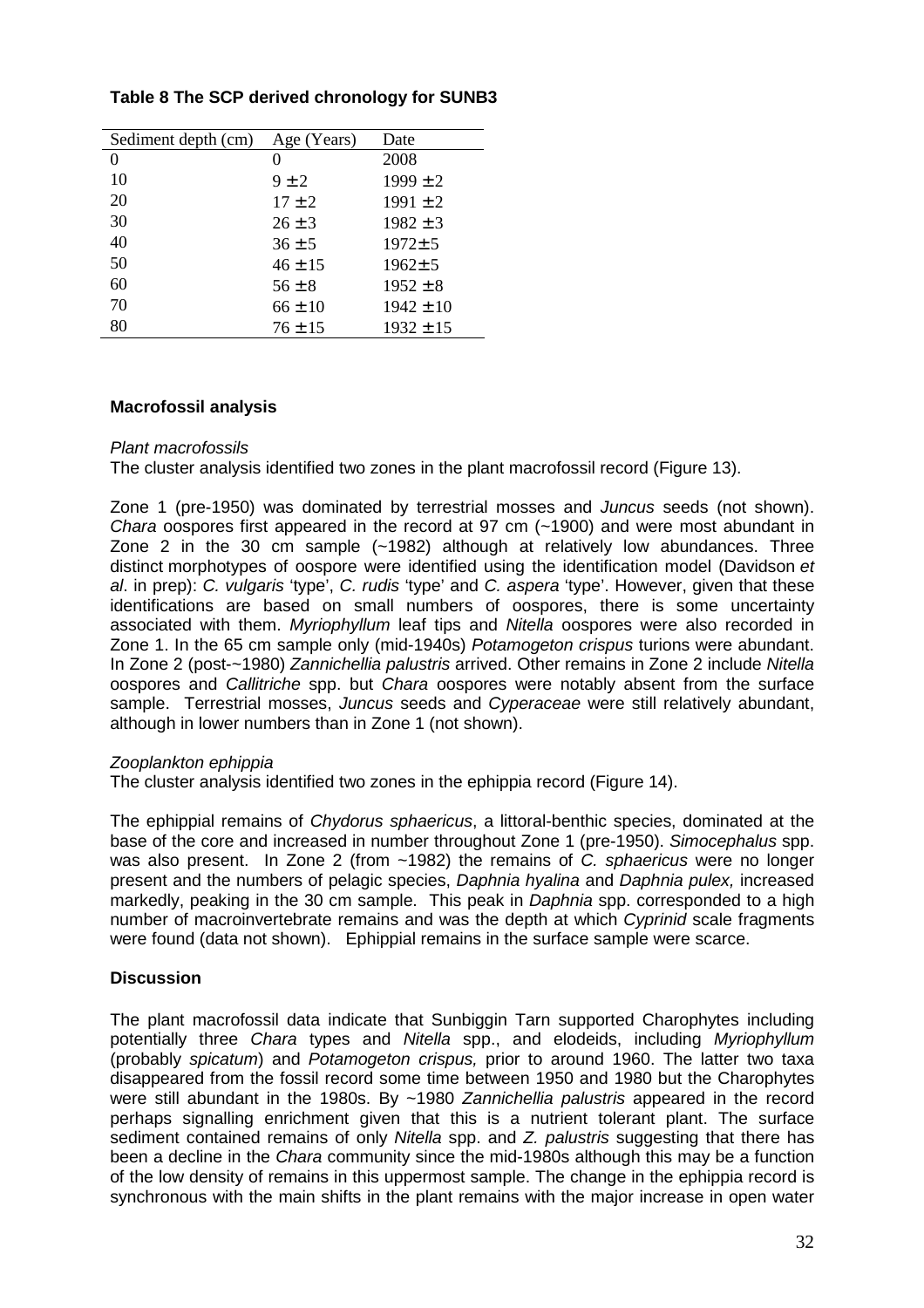Daphnia taxa occurring between 1950 and 1980, indicating higher pelagic production. However, as with the other cores in this study, the patchy nature of the macrofossil record and the low number of samples makes it difficult to interpret the shifts with great confidence and analysis of further samples, including addition of chitinous zooplankton remains, is recommended.

Nevertheless, the findings are in good agreement with plant survey data for the lake. Several aquatic vegetation surveys carried out over the past fifty years (Holdgate, 1955; Welsh, 1982; Stokoe, 1983; English Nature, 1994) suggest a possible decline in species richness, attributed to eutrophication (English Nature, 1994). The deterioration has been noted for submerged macrophyte communities in recent decades, especially Charophytes which are known to perform badly in nutrient-rich waters (e.g. Haycock & Duigan, 1994; van den Berg, 1999; van Nes et al., 2002). For example, in a survey undertaken in 1982 (Welsh, 1982) only scraps of unhealthy Chara and no higher plants were recorded, with much Aphanizomenon (Cyanobacteria) washed up along the shore, and Myriophyllum spicatum and Potamogeton pusillus (probably P. berchtoldii) have been recorded as more abundant in the past (Natural England, unpublished records). In a macrophyte survey carried out by UCL and CEH in August 2002 (Goldsmith et al., 2003), the submerged vegetation was dominated by Chara vulgaris var. contraria and Zannichellia palustris with a more species-rich patch of submerged and floating-leaved species present along the south-eastern corner, dominated by Potamogeton crispus. This led Goldsmith et al. (2003) to conclude that the changes since the early 1980s may signal improvement in the site condition of Sunbiggin Tarn, which now has a fairly healthy flora typical of an upland marl lake, albeit of fairly low diversity. A higher resolution analysis of the upper part of our core would be required in order to explore whether such an improvement was detectable in the sediment record.

Current water chemistry data for the lake suggests that the site is moderately productive with annual mean TP concentrations of ~40 µg  $I^1$ , SRP of < 10 µg  $I^1$  and chlorophyll a of < 7 µg  $I$ 1 (Goldsmith et al., 2003; Environment Agency data for 2004, unpublished). The tarn supported 25,000 breeding pairs of black-headed gulls in the 1980s and there have been concerns over the possible effects that this has had on the nutrient status of the site. However, diatom analysis of a sediment core showed no conclusive evidence of eutrophication although habitat shifts in the diatom species in the early 1990s did suggest possible physical disturbance (Goldsmith et al., 2003). Gull numbers are now negligible and the 2002 macrophyte survey revealed no overall degradation in species composition at the site compared to surveys conducted prior to the expansion of the gull colony.

In summary, the changes in the macrofossil record of Sunbiggin Tarn are rather difficult to interpret owing to the high variability in abundance of remains captured in the relatively small number of samples analysed. Nevertheless, the shifts indicate a possible decline in species richness, particularly in the Charophyte community, and dominance of Zannichellia palustris since the 1980s.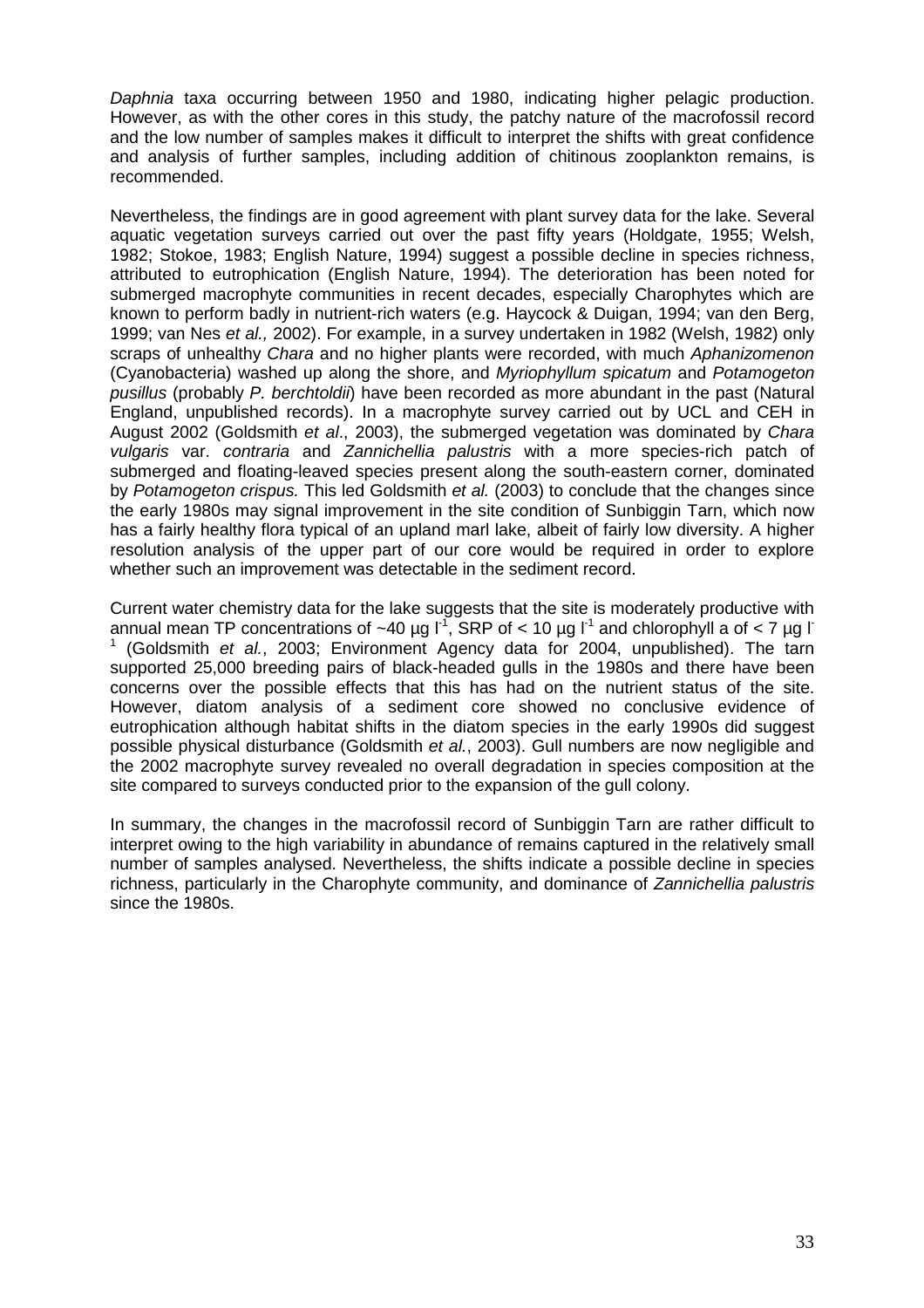

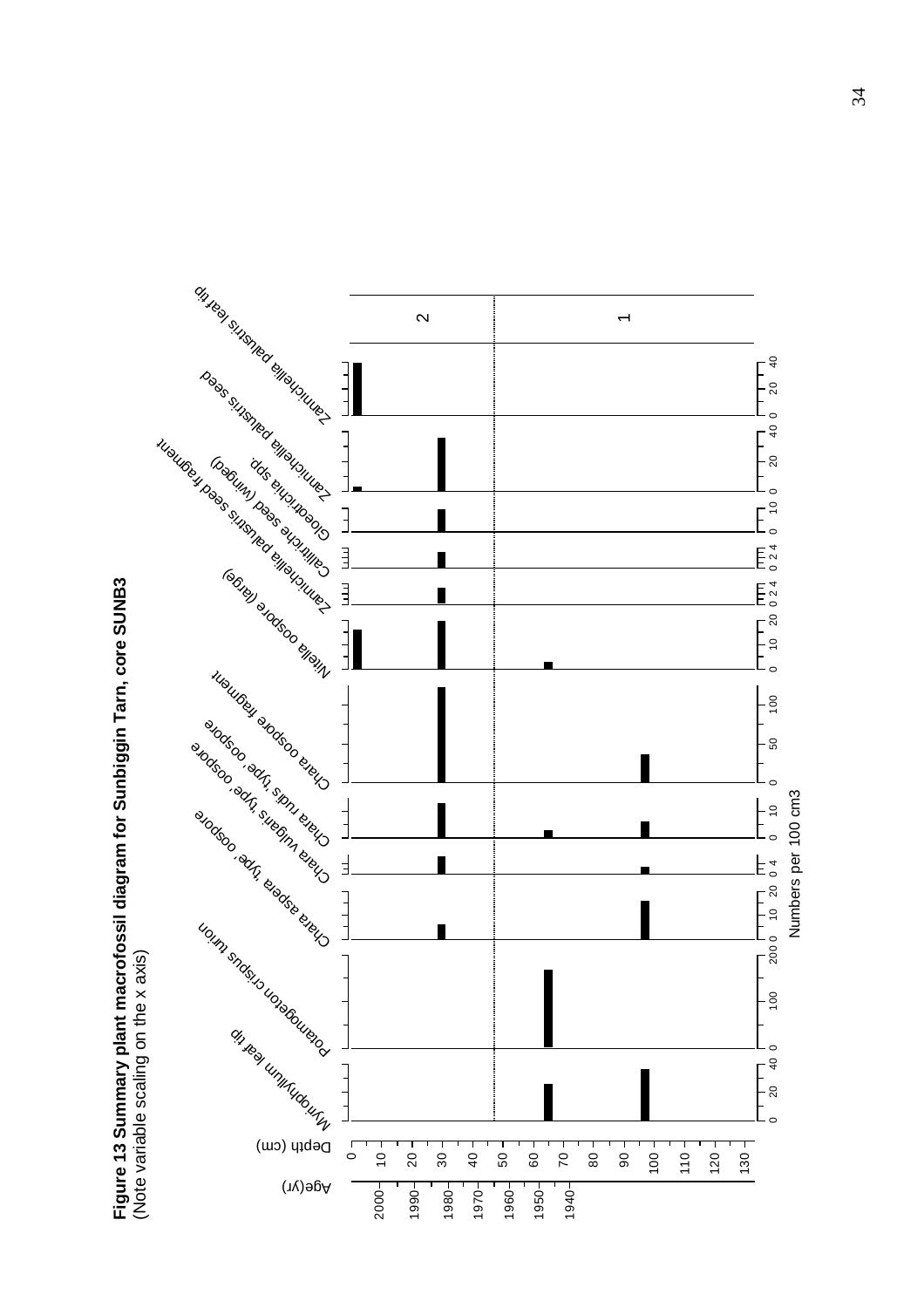Figure 14 Summary zooplankton ephippia diagram for Sunbiggin Tarn, core SUNB3<br>(Note variable scaling on the x axis)  **Figure 14 Summary zooplankton ephippia diagram for Sunbiggin Tarn, core SUNB3**  (Note variable scaling on the x axis)

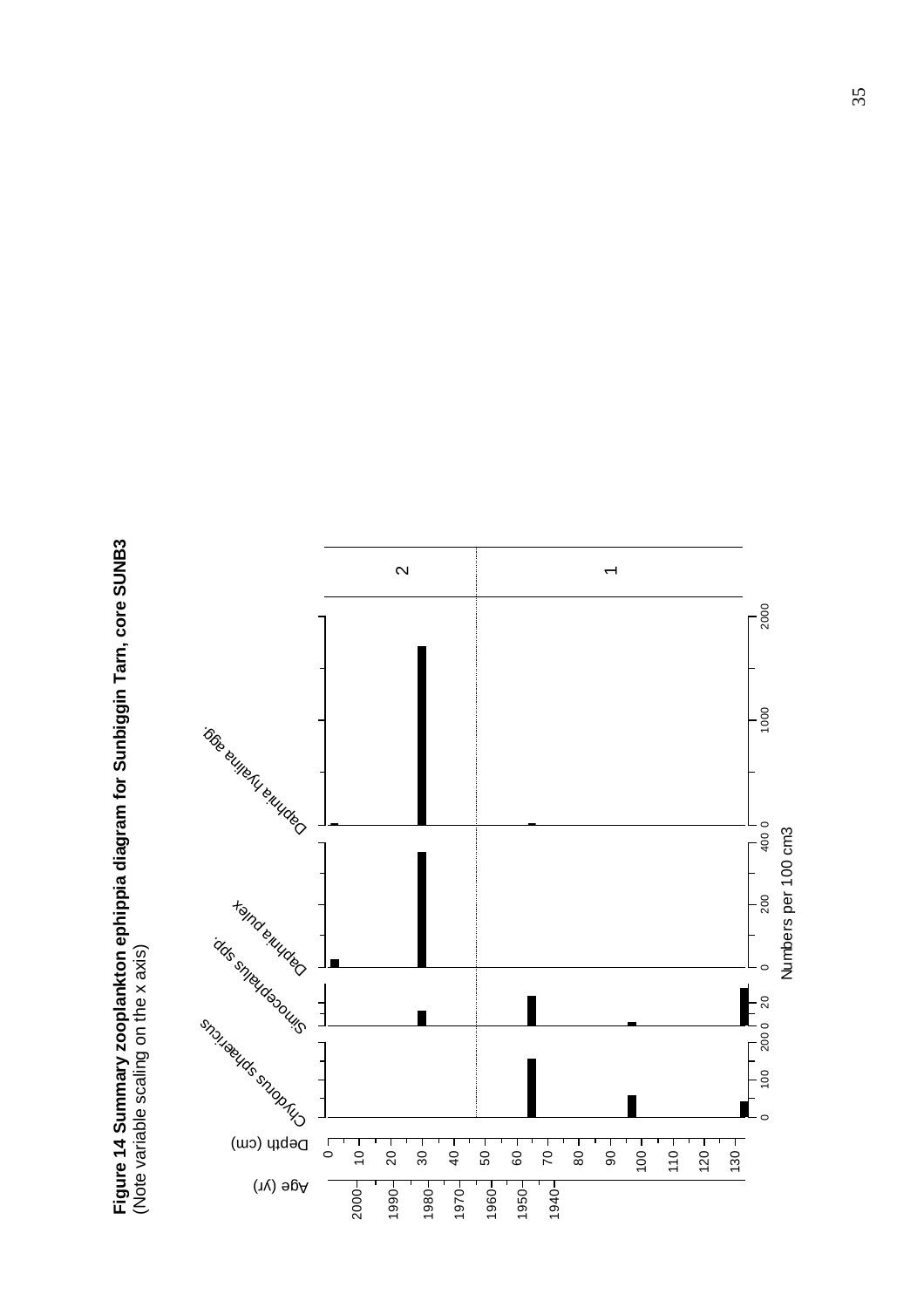#### **SUMMARY**

The palaeoecological study has shown that all five study sites have experienced major shifts in their aquatic plant communities over the period represented by the sediment cores. At the four high alkalinity sites, this shift has taken the form of a decline in the Charophyte communities and their replacement with elodeids as the dominant component of the aquatic vegetation. At three of these sites the dominant elodeid species in the upper core was Zannichellia palustris, a species associated with elevated nutrient levels, suggesting that enrichment is the most likely explanation for the compositional change. At the low alkalinity site, Over Water, the data indicate that there has been a loss of isoetids and replacement by elodeids. This is most likely associated with gradual eutrophication but alterations in water level and the introduction of Elodea nuttallii may also be contributing factors.

The study has successfully determined the reference communities and the degree of ecological change for the five sites. However, given that only five samples were analysed, the addition of five further samples for macrofossil analysis is recommended to assess changes in the aquatic plant community more fully and to provide a sounder interpretation of the palaeoecological record.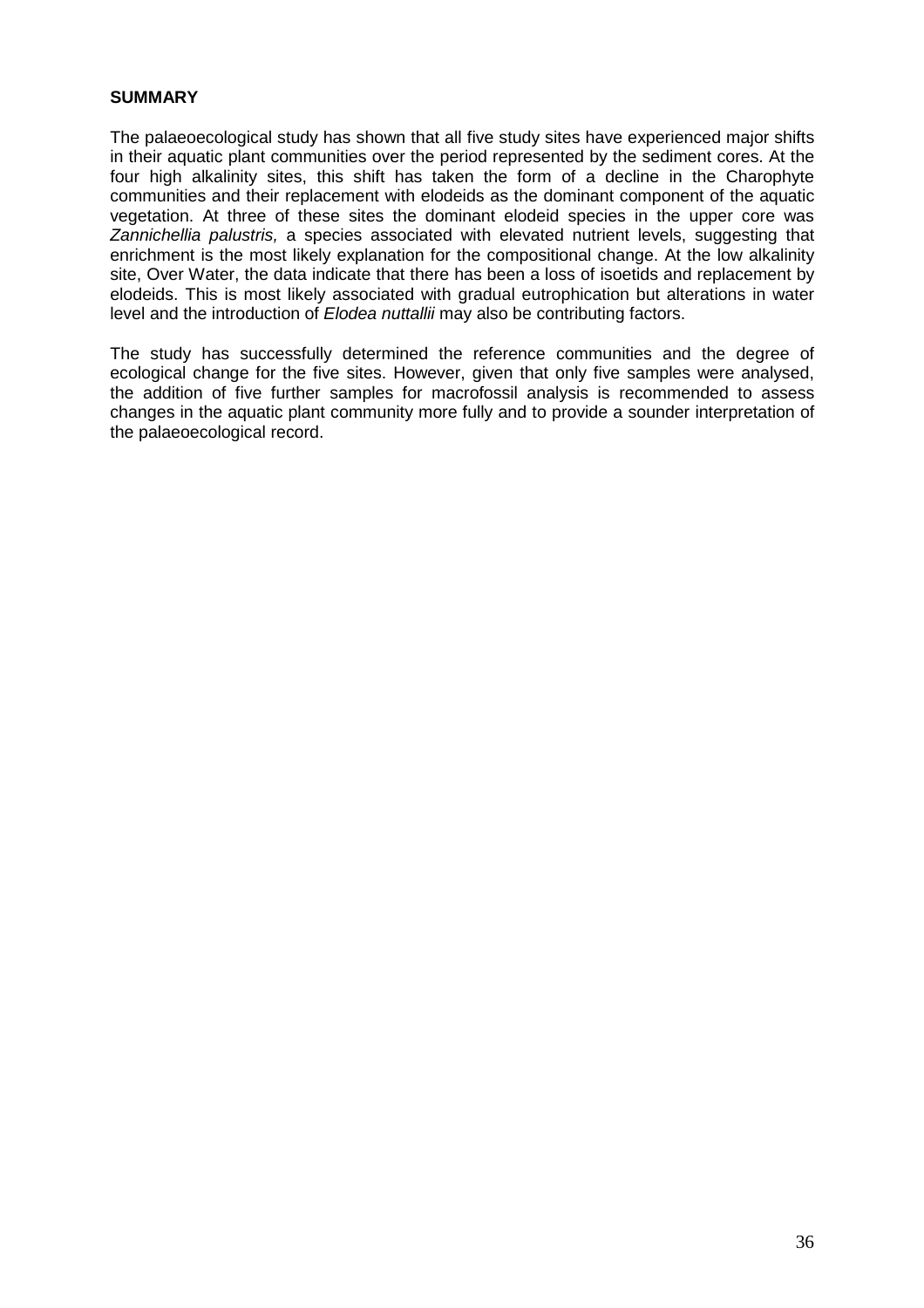#### **REFERENCES**

Battarbee, R.W., Jones, V.J., Flower, R.J., Cameron, N.G., Bennion, H., Carvalho, L. & Juggins, S. (2001) Diatoms. In: Tracking Environmental Change Using Lake Sediments. Volume 3: Terrestrial, Algal, and Siliceous Indicators (eds J.P. Smol, H.J.B. Birks & W.M. Last), pp. 155- 202. Kluwer Academic Publishers, Dordrecht, The Netherlands

Bennion, H., Juggins, S. & Anderson, N.J. (1996) Predicting epilimnetic phosphorus concentrations using an improved diatom-based transfer function and its application to lake eutrophication management. Environmental Science and Technology, 30, 2004-2007.

Bennion, H. (ed.) (2004). Identification of reference lakes and evaluation of palaeoecological approaches to define reference conditions for UK (England, Wales, Scotland & Northern Ireland) ecotypes. Final Report to SNIFFER, Project WFD08: 149 pp.

Bennion, H., Fluin, J. & Simpson, G.L. (2004) Assessing eutrophication and reference conditions for Scottish freshwater lochs using subfossil diatoms. Journal of Applied Ecology, 41,124-138.

Bennion, H., Clarke, G., Davidson, T., Rose, C., Rose, N., Turner , S. & Sayer, C. (2008a) Using novel palaeolimnological techniques to define lake conservation objectives (Phase 1). Final Report to Natural England. ECRC Research Report No.126

Bennion, H., Clarke, G., Davidson, T., Morley, D., Rose, N., Turner, S. & Yang, H (2008b) Palaeoecological study of seven mesotrophic lochs. Final Report to SEPA and SNH. ECRC Research Report No 121; 105 pp.

Birks, H.H. (2001) Plant Macrofossils. In: Smol J.P., Birks H.J.B., and Last W.M. (eds), Tracking Environmental Change Using Lake Sediments. Volume 3: Terrestrial, Algal, and Siliceous Indicators, pp. 49-74. Kluwer Academic Publishers, Dordrecht, The Netherlands.

Breiman, L., Friedman, J.H., Olshen, R.A. & Stone, C.G. (1984) Classification and regression trees. Wadsworth International Group, Belmont, California, USA.

Darwell, A. (2004) Scout and Cunswick Scars SSSI; Site Condition Monitoring of the standing water interest at Cunswick Tarn. Report for English Nature.

Davidson, T., Sayer, C., Bennion, H.B., David, C., Rose, N. & Wade, M. (2005) A 250 year comparison of historical, macrofossil and pollen records of aquatic plants in a shallow lake. Freshwater Biology, 50, 1671-1686.

Davidson, T.A., Sayer, C.D., Perrow, M.R., Bramm, M. & Jeppesen, E. (2007) Are the controls of species composition similar for contemporary and sub-fossil cladoceran assemblages? A study of 39 shallow lakes of contrasting trophic status. Journal of Paleolimnology, 38,117-134.

Davidson, T.A., Sayer, C.D., Morley, D. & Stewart, N. (in prep) A model for species level identification of UK Characeans from their oospores.

Dean, W.E. (Jr.) (1974) Determination of carbonate and organic matter in calcareous sediments and sedimentary rocks by loss-on-ignition: comparison with other methods. Journal of Sedimentary Petrology, 44, 242-248.

English Nature (1994). Site of Special Scientific Interest (SSSI) notification sheet under section 28 of the Wildlife and Countryside Act 1981. File Ref. NY60/5 Sunbiggin Tarn and Little Asby Scar. English Nature.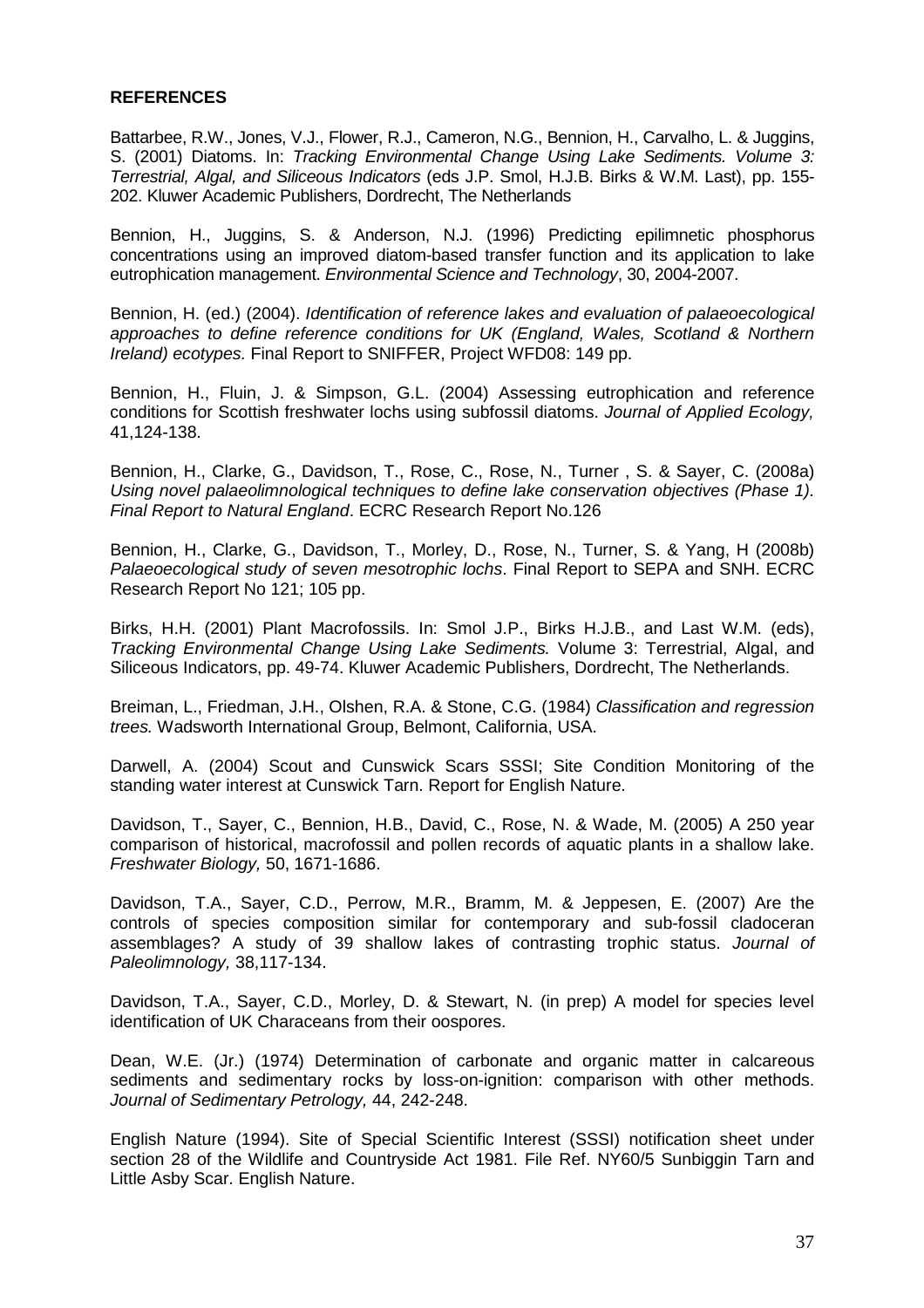Goldsmith, B.J., Luckes, S.J., Bennion, H., Carvalho, L., Hughes, M., Appleby. P.G. & Sayer, C.D. (2003). Feasibility studies on the restoration needs of four lake SSSIs. Final Report to English Nature Contract No EIT 30-05-005. ECRC Research Report No. 87: 109 pp.

Haycock, B. & C. Duigan (1994). Saving stoneworts at Bosherston. Enact-managing land for wildlife, 2, 21-23.

Heiri, O., Lotter, A.F. & Lemcke, G. (2001) Loss on ignition as a method for estimating organic and carbonate content in sediments: reproducibility and comparability of results. Journal of Paleolimnology, 25,101-110.

Hilton, J., Lishman, J.P. and Allen, P.V. (1986) The dominant processes of sediment distribution in a small, eutrophic, monomictic lake. *Limnology & Oceanography*, 31, 125-133.

Holdgate, M. W. (1955). The vegetation of some British upland fens. Journal of Ecology, 43, 389-403.

Hutchinson, S.M. (2004) Aqualate Mere (Staffordshire): an additional assessment of sediment properties and sediment mapping. Report to English Nature by Centre for Environmental Systems Research, University of Salford.

Hutchinson, S.M. (2005). The recent sedimentation history of Aqualate Mere (central England): assessing the potential for lake restoration. Journal of Paleolimnology 33, 205-228.

Hutchinson, S.M., Armitage, R.P & Rose N.L. (in prep) The recent environmental history and implications for lake restoration at Aqualate Mere, UK.

Johnes, P.J., Bennion H., Curtis C., Moss B., Whitehead P & Patrick S (1998). Trial Classification of Lakes in England and Wales. R&D Project Record E2-i721\5. Final Report to the Environment Agency by ENSIS Ltd. December 1998.

Juggins. S. (1991). ZONE version 1.2 User guide. University of Newcastle, Newcastle upon Tyne, UK.

Juggins. S. (2003).  $C^2$  User guide. Software for ecological and palaeoecological data analysis and visualisation. University of Newcastle, Newcastle upon Tyne, UK. 69pp.

Krammer, K. & Lange-Bertalot, H. (1986-1991) Bacillariophyceae. 1-4 Teil. Süsswasserflora von Mitteleuropa (eds H. Ettl, J. Gerloff, H. Heynig & D. Mollenhauer). Gustav Fischer Verlag, Stuttgart.

Lowe, J.J. & Walker M.J.C. (1997). Reconstructing Quaternary Environments ( $2<sup>nd</sup>$  ed.). Prentice Hall, London.

Natural England (2006). Over Water Site of Special Scientific Interest. A report on the information held by Natural England about Over Water SSSI, in order to inform the AMP4 process. Natural England AMP4 Report.

Palmer, M. A., Bell, S. L. and Butterfield, I. (1992). A botanical classification of standing waters in Britain: applications for conservation and monitoring. Aquatic Conservation: Marine and Freshwater Ecosystems, 2, 125-143.

Rose, N.L. (1994). A note on further refinements to a procedure for the extraction of carbonaceous fly-ash particles from sediments. Journal of Paleolimnology, 11, 201-204.

Rose, N.L. (2008). Quality control in the analysis of lake sediments for spheroidal carbonaceous particles. Limnology and Oceanography: Methods, 6, 172-179.